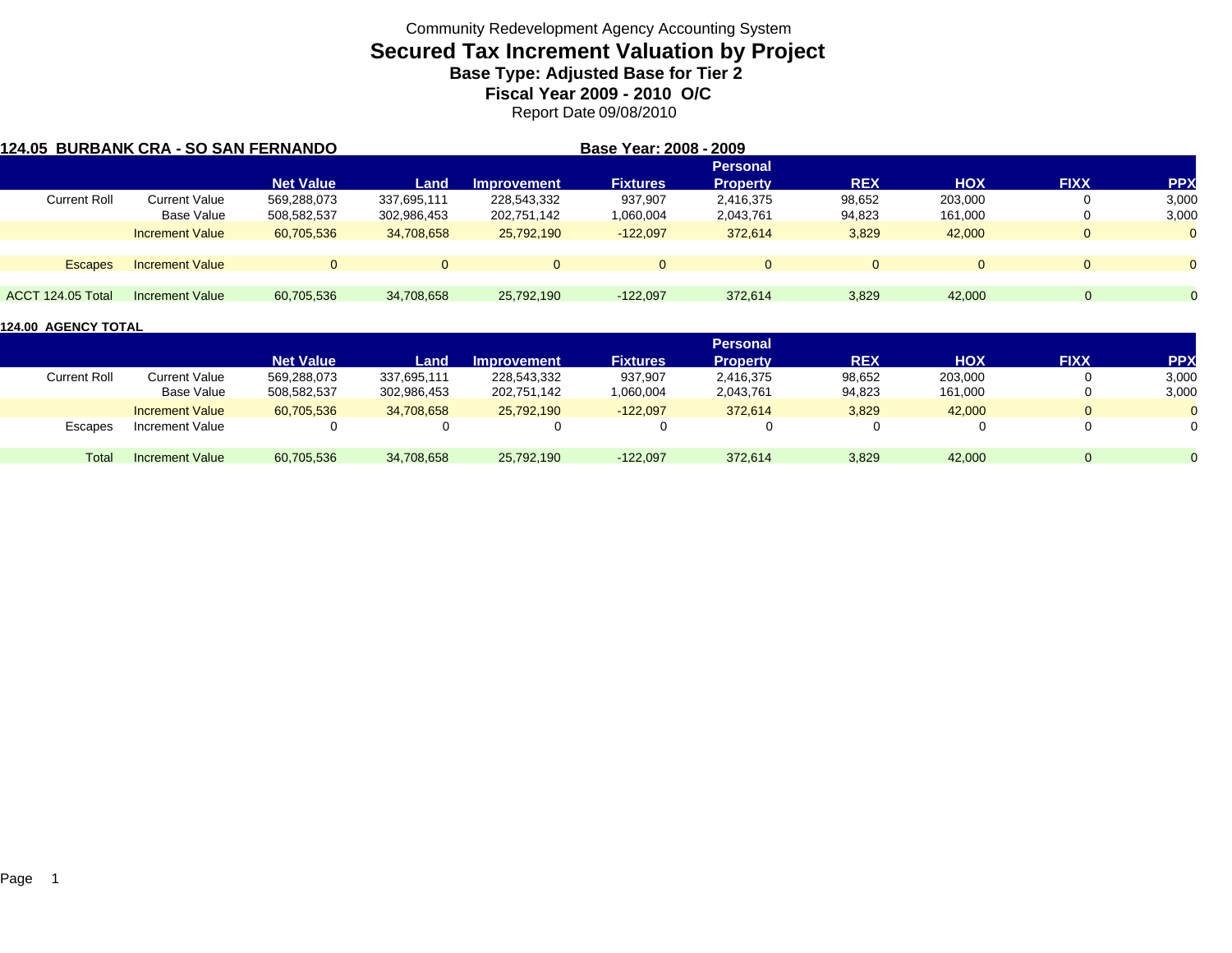# **Secured Tax Increment Valuation by Project**

**Base Type: Adjusted Base for Tier 2** 

**Fiscal Year 2009 - 2010 O/C**

Report Date 09/08/2010

| 125.08 CARSON CRA - MERGER RP #2 & #3 |                        |                  |              |                    | Base Year: 2008 - 2009 |                 |              |            |             |                |
|---------------------------------------|------------------------|------------------|--------------|--------------------|------------------------|-----------------|--------------|------------|-------------|----------------|
|                                       |                        |                  |              |                    |                        | <b>Personal</b> |              |            |             |                |
|                                       |                        | <b>Net Value</b> | Land         | <b>Improvement</b> | <b>Fixtures</b>        | <b>Property</b> | <b>REX</b>   | <b>HOX</b> | <b>FIXX</b> | <b>PPX</b>     |
| <b>Current Roll</b>                   | <b>Current Value</b>   | 163,762,536      | 86,948,232   | 77,864,736         | 0                      |                 | 56,432       | 994,000    | U           | 0              |
|                                       | Base Value             | 170,086,468      | 91,221,677   | 79,837,555         | 0                      | 4,078           | 54,242       | 922,600    | $\left($    | 0              |
|                                       | <b>Increment Value</b> | $-6,323,932$     | $-4,273,445$ | $-1.972.819$       | $\mathbf{0}$           | $-4,078$        | 2,190        | 71.400     | $\Omega$    | $\overline{0}$ |
| <b>Escapes</b>                        | <b>Increment Value</b> | $\Omega$         | $\Omega$     | $\overline{0}$     | $\Omega$               |                 | $\mathbf{0}$ | $\Omega$   | $\Omega$    | $\Omega$       |
|                                       |                        |                  |              |                    |                        |                 |              |            |             |                |
| ACCT 125.08 Total                     | Increment Value        | $-6,323,932$     | $-4,273,445$ | $-1,972,819$       | $\Omega$               | $-4.078$        | 2,190        | 71.400     | $\Omega$    |                |

|                     |                        |                  |              |                    |                 | <b>Personal</b> |            |         |             |            |
|---------------------|------------------------|------------------|--------------|--------------------|-----------------|-----------------|------------|---------|-------------|------------|
|                     |                        | <b>Net Value</b> | Land         | <b>Improvement</b> | <b>Fixtures</b> | Property        | <b>REX</b> | HOX     | <b>FIXX</b> | <b>PPX</b> |
| <b>Current Roll</b> | Current Value          | 163,762,536      | 86,948,232   | 77,864,736         |                 |                 | 56,432     | 994,000 |             |            |
|                     | Base Value             | 170,086,468      | 91,221,677   | 79,837,555         |                 | 4,078           | 54,242     | 922,600 | 0           |            |
|                     | <b>Increment Value</b> | $-6,323,932$     | $-4,273,445$ | $-1.972.819$       | 0               | $-4,078$        | 2,190      | 71.400  | $\Omega$    |            |
| Escapes             | Increment Value        |                  |              |                    | 0               |                 |            |         |             |            |
| Total               | <b>Increment Value</b> | $-6,323,932$     | $-4,273,445$ | $-1,972,819$       | $\Omega$        | $-4,078$        | 2,190      | 71,400  | 0           |            |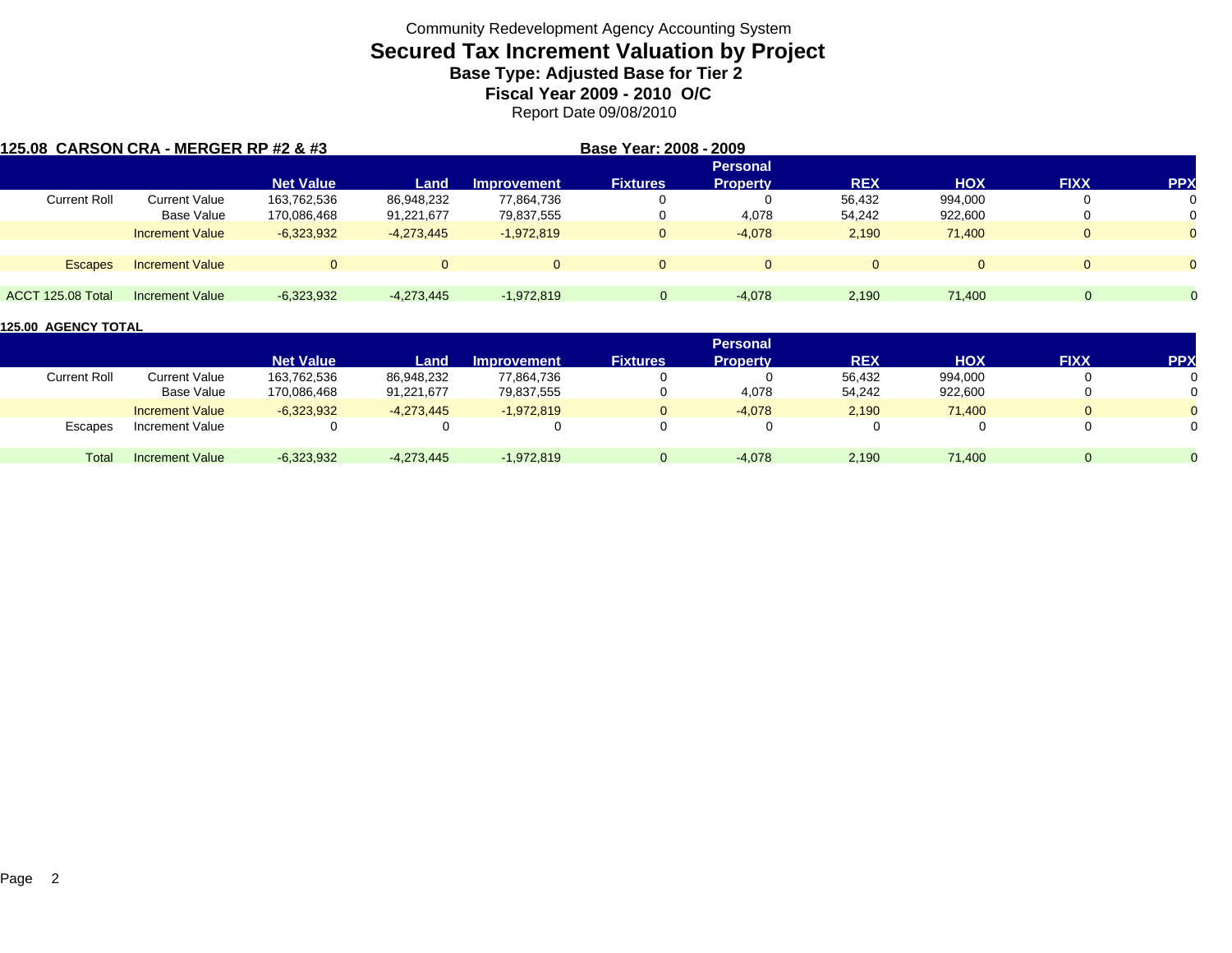# **Secured Tax Increment Valuation by Project**

**Base Type: Adjusted Base for Tier 2** 

**Fiscal Year 2009 - 2010 O/C**

Report Date 09/08/2010

| 131.03 COMMERCE CRA - TOWN CENTER |                        |                  |                    |                                  | Base Year: 2006 - 2007 |                                    |              |            |             |            |
|-----------------------------------|------------------------|------------------|--------------------|----------------------------------|------------------------|------------------------------------|--------------|------------|-------------|------------|
|                                   |                        | <b>Net Value</b> |                    |                                  | <b>Fixtures</b>        | <b>Personal</b><br><b>Property</b> | <b>REX</b>   | <b>HOX</b> | <b>FIXX</b> | <b>PPX</b> |
| <b>Current Roll</b>               | Current Value          | 126,319,273      | Land<br>25,975,850 | <b>Improvement</b><br>84,369,796 | 8,132,673              | 13,612,941                         | 4,988,737    | 728,000    | 0           | 55,250     |
|                                   | Base Value             | 118,782,829      | 22,445,904         | 76,788,174                       | 7,374,428              | 12,916,323                         | υ            | 742.000    | 0           | 0          |
|                                   | <b>Increment Value</b> | 7.536.444        | 3,529,946          | 7,581,622                        | 758,245                | 696,618                            | 4,988,737    | $-14.000$  | $\Omega$    | 55,250     |
|                                   |                        |                  |                    |                                  |                        |                                    |              |            |             |            |
| <b>Escapes</b>                    | <b>Increment Value</b> | $\overline{0}$   |                    |                                  | $\Omega$               | $\Omega$                           | $\mathbf{0}$ |            | $\Omega$    | $\Omega$   |
|                                   |                        |                  |                    |                                  |                        |                                    |              |            |             |            |
| ACCT 131.03 Total                 | Increment Value        | 7,536,444        | 3,529,946          | 7,581,622                        | 758.245                | 696,618                            | 4,988,737    | $-14.000$  |             | 55,250     |

**131.04 COMMERCE CRA - TOWN CENTER/80 ANNEX**

**Base Year: 2006 - 2007**

|                     |                        |                  |            |                    |                 | <b>Personal</b> |            |            |             |            |
|---------------------|------------------------|------------------|------------|--------------------|-----------------|-----------------|------------|------------|-------------|------------|
|                     |                        | <b>Net Value</b> | Land       | <b>Improvement</b> | <b>Fixtures</b> | <b>Property</b> | <b>REX</b> | <b>HOX</b> | <b>FIXX</b> | <b>PPX</b> |
| <b>Current Roll</b> | Current Value          | 141,795,061      | 39,188,116 | 101,471,388        | 624,298         | 511,259         | 0          |            |             | 0          |
|                     | <b>Base Value</b>      | 103,918,043      | 31,923,914 | 71,994,129         |                 |                 | 0          |            |             | 0          |
|                     | <b>Increment Value</b> | 37,877,018       | 7,264,202  | 29,477,259         | 624,298         | 511.259         | $\Omega$   |            |             | $\Omega$   |
|                     |                        |                  |            |                    |                 |                 |            |            |             |            |
| <b>Escapes</b>      | <b>Increment Value</b> | $\Omega$         |            | $\Omega$           | $\Omega$        |                 | $\Omega$   |            |             | $\Omega$   |
|                     |                        |                  |            |                    |                 |                 |            |            |             |            |
| ACCT 131.04 Total   | <b>Increment Value</b> | 37,877,018       | 7,264,202  | 29,477,259         | 624,298         | 511,259         | $\Omega$   |            | $\Omega$    | $\Omega$   |

| 131.06 COMMERCE CRA - RP# 4 |                        |                  |             |                    | Base Year: 2009 - 2010 |                 |            |            |             |            |
|-----------------------------|------------------------|------------------|-------------|--------------------|------------------------|-----------------|------------|------------|-------------|------------|
|                             |                        |                  |             |                    |                        | <b>Personal</b> |            |            |             |            |
|                             |                        | <b>Net Value</b> | Land        | <b>Improvement</b> | <b>Fixtures</b>        | <b>Property</b> | <b>REX</b> | <b>HOX</b> | <b>FIXX</b> | <b>PPX</b> |
| <b>Current Roll</b>         | <b>Current Value</b>   | 1,221,821,931    | 589,431,502 | 541,898,171        | 60,900,090             | 31,961,168      | 2,369,000  |            |             |            |
|                             | Base Value             | 1,129,284,329    | 554,641,454 | 501,480,722        | 45,522,289             | 29,962,413      | 2,322,549  | 0          |             |            |
|                             | <b>Increment Value</b> | 92.537.602       | 34,790,048  | 40.417.449         | 15,377,801             | 1,998,755       | 46,451     | $\Omega$   |             |            |
| <b>Escapes</b>              | <b>Increment Value</b> | $\Omega$         |             |                    | $\Omega$               | $\overline{0}$  | $\Omega$   | $\Omega$   |             |            |
|                             |                        |                  |             |                    |                        |                 |            |            |             |            |
| ACCT 131.06 Total           | Increment Value        | 92,537,602       | 34,790,048  | 40.417.449         | 15,377,801             | 1,998,755       | 46.451     |            | 0           |            |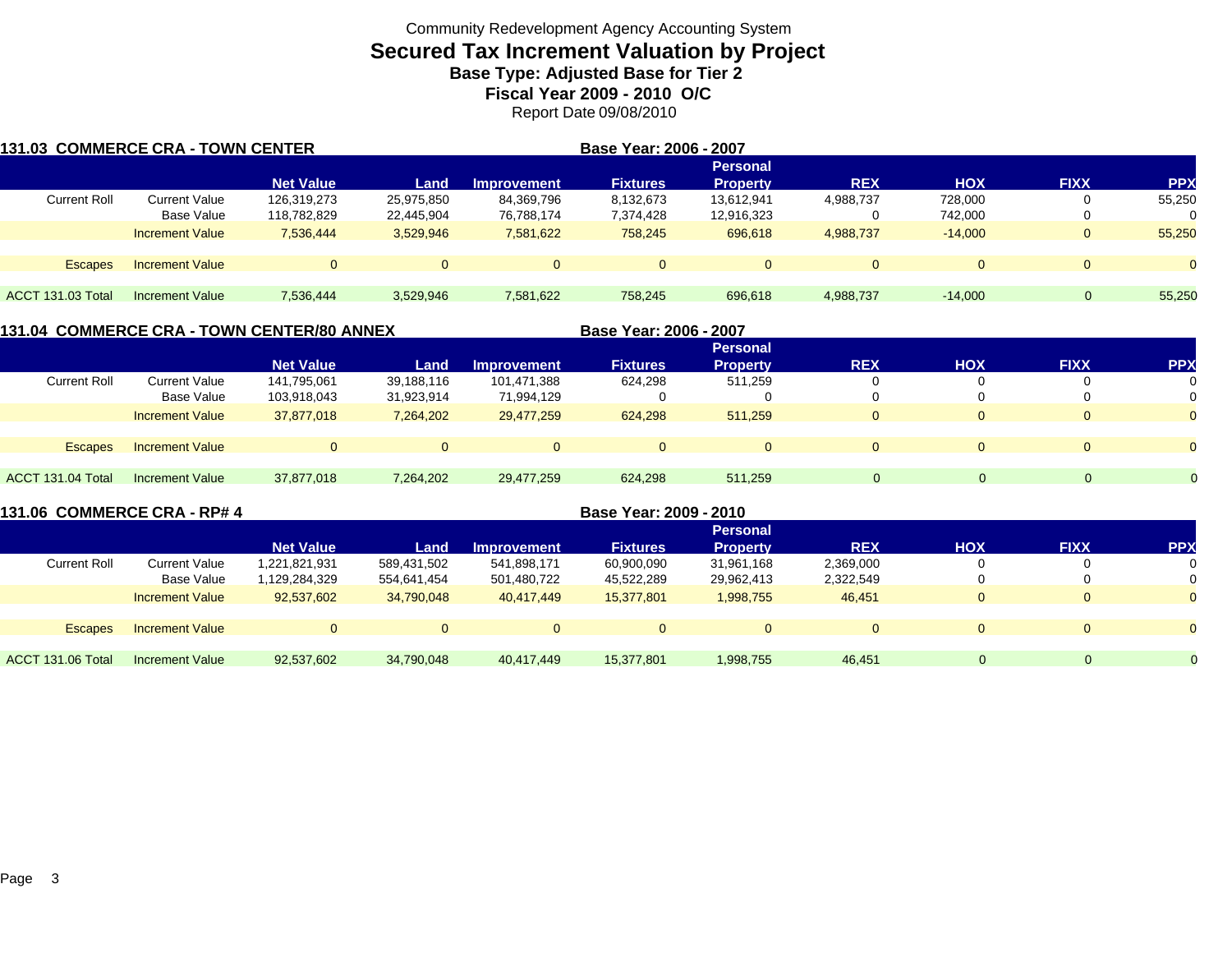### Community Redevelopment Agency Accounting System **Secured Tax Increment Valuation by Project Base Type: Adjusted Base for Tier 2 Fiscal Year 2009 - 2010 O/C** Report Date 09/08/2010

| 131.00 AGENCY TOTAL |                        |                  |             |                    |                 |                 |            |            |             |            |
|---------------------|------------------------|------------------|-------------|--------------------|-----------------|-----------------|------------|------------|-------------|------------|
|                     |                        |                  |             |                    |                 | <b>Personal</b> |            |            |             |            |
|                     |                        | <b>Net Value</b> | Land        | <b>Improvement</b> | <b>Fixtures</b> | <b>Property</b> | <b>REX</b> | <b>HOX</b> | <b>FIXX</b> | <b>PPX</b> |
| <b>Current Roll</b> | Current Value          | 1,489,936,265    | 654,595,468 | 727,739,355        | 69,657,061      | 46,085,368      | 7,357,737  | 728,000    |             | 55,250     |
|                     | Base Value             | 351,985,201. ا   | 609,011,272 | 650,263,025        | 52,896,717      | 42,878,736      | 2,322,549  | 742,000    |             |            |
|                     | <b>Increment Value</b> | 137.951.064      | 45,584,196  | 77.476.330         | 16.760.344      | 3,206,632       | 5,035,188  | $-14.000$  | $\Omega$    | 55,250     |
| Escapes             | Increment Value        | U                |             | v                  | 0               |                 |            | 0          |             |            |
| Total               | <b>Increment Value</b> | 137,951,064      | 45,584,196  | 77,476,330         | 16,760,344      | 3,206,632       | 5,035,188  | $-14.000$  |             | 55,250     |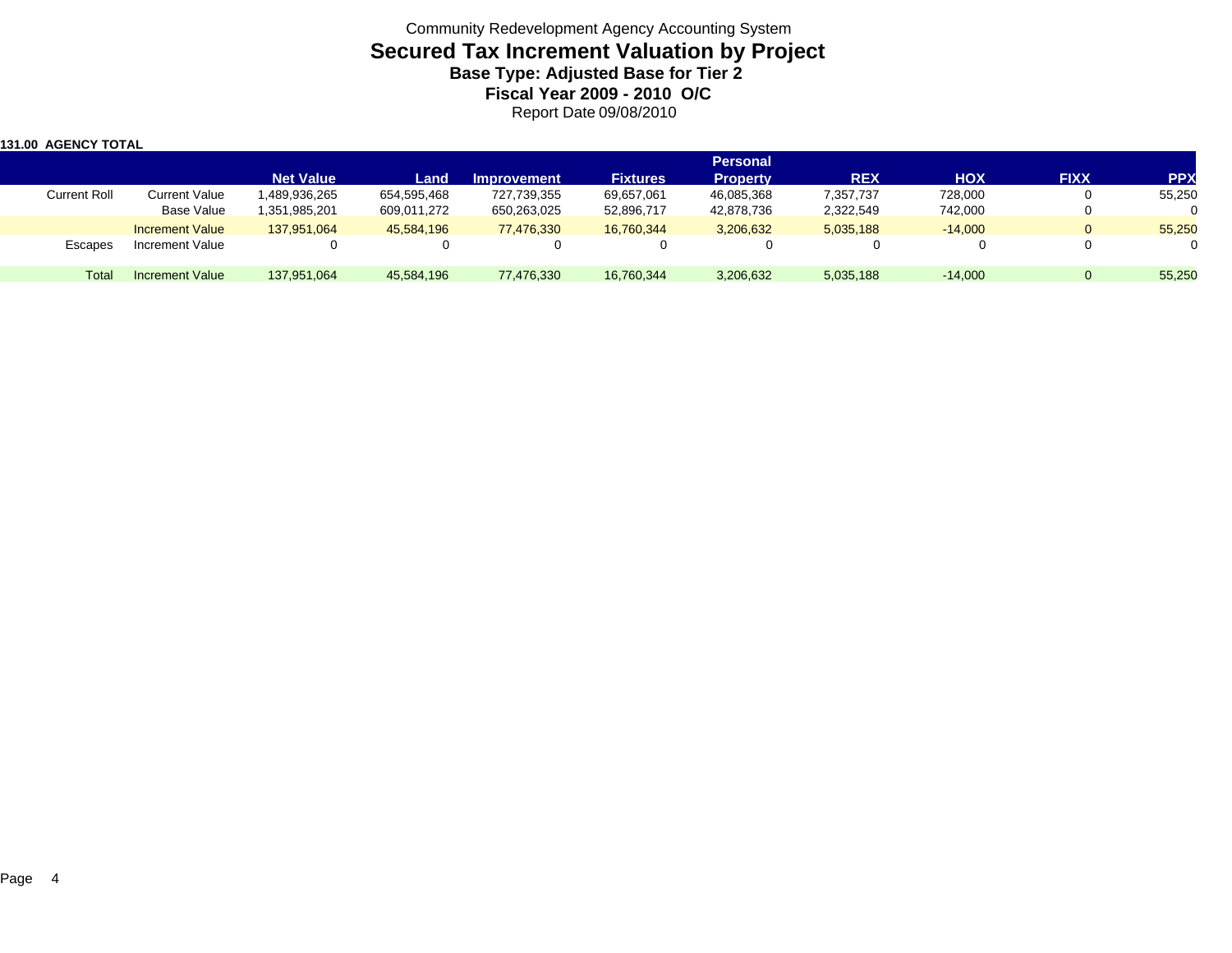## **Secured Tax Increment Valuation by Project**

**Base Type: Adjusted Base for Tier 2** 

**Fiscal Year 2009 - 2010 O/C**

Report Date 09/08/2010

| <b>140.07 CULVER CITY CRA - COMPONENT AREA</b> |                        |                  |             |                    | Base Year: 2009 - 2010 |                 |            |            |             |            |
|------------------------------------------------|------------------------|------------------|-------------|--------------------|------------------------|-----------------|------------|------------|-------------|------------|
|                                                |                        |                  |             |                    |                        | <b>Personal</b> |            |            |             |            |
|                                                |                        | <b>Net Value</b> | Land        | <b>Improvement</b> | <b>Fixtures</b>        | <b>Property</b> | <b>REX</b> | <b>HOX</b> | <b>FIXX</b> | <b>PPX</b> |
| <b>Current Roll</b>                            | <b>Current Value</b>   | 551,166,761      | 372,485,366 | 199,176,090        | 1,351,197              | 3,121,484       | 22,018,365 | 198,987    | 824,505     | 1,925,519  |
|                                                | Base Value             | 519,905,664      | 350,978,825 | 188,947,441        | 1,654,766              | 3,704,355       | 21,609,701 | 200,022    | 1,195,000   | 2,375,000  |
|                                                | <b>Increment Value</b> | 31,261,097       | 21,506,541  | 10,228,649         | $-303,569$             | $-582,871$      | 408,664    | $-1,035$   | $-370,495$  | $-449,481$ |
| <b>Escapes</b>                                 | <b>Increment Value</b> | $\Omega$         | $\Omega$    | $\Omega$           | $\Omega$               |                 | $\Omega$   | $\Omega$   | $\Omega$    |            |
| ACCT 140.07 Total                              | Increment Value        | 31,261,097       | 21,506,541  | 10,228,649         | $-303,569$             | $-582.871$      | 408,664    | $-1,035$   | $-370,495$  | $-449.481$ |

|                     |                        |                  |             |                    |                 | <b>Personal</b> |            |            |             |            |
|---------------------|------------------------|------------------|-------------|--------------------|-----------------|-----------------|------------|------------|-------------|------------|
|                     |                        | <b>Net Value</b> | Land        | <b>Improvement</b> | <b>Fixtures</b> | <b>Property</b> | <b>REX</b> | <b>HOX</b> | <b>FIXX</b> | <b>PP</b>  |
| <b>Current Roll</b> | Current Value          | 551,166,761      | 372,485,366 | 199,176,090        | 1,351,197       | 3,121,484       | 22,018,365 | 198,987    | 824.505     | 1,925,519  |
|                     | Base Value             | 519,905,664      | 350,978,825 | 188,947,441        | 1,654,766       | 3,704,355       | 21,609,701 | 200,022    | 1,195,000   | 2,375,000  |
|                     | <b>Increment Value</b> | 31,261,097       | 21,506,541  | 10,228,649         | $-303,569$      | $-582,871$      | 408,664    | $-1,035$   | $-370,495$  | $-449,481$ |
| Escapes             | Increment Value        |                  |             | $\Omega$           |                 |                 |            | $\Omega$   |             |            |
| Total               | Increment Value        | 31,261,097       | 21,506,541  | 10,228,649         | $-303,569$      | $-582.871$      | 408,664    | $-1,035$   | $-370.495$  | $-449,481$ |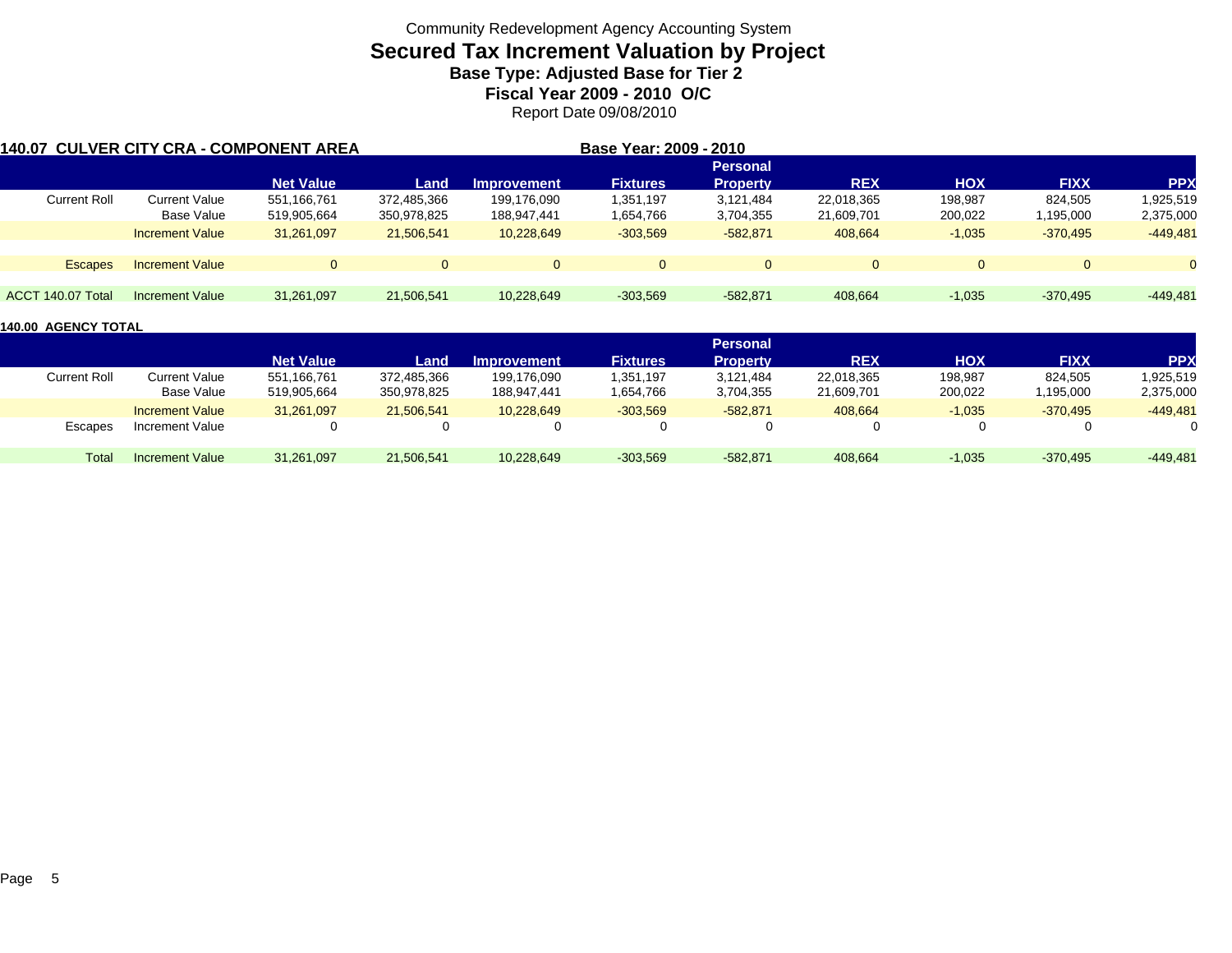# **Secured Tax Increment Valuation by Project**

**Base Type: Adjusted Base for Tier 2** 

**Fiscal Year 2009 - 2010 O/C**

Report Date 09/08/2010

|                     | 176.03 INGLEWOOD CRA - LA CIENEGA |                  |            | Base Year: 2007 - 2008 |                 |                 |              |            |             |           |
|---------------------|-----------------------------------|------------------|------------|------------------------|-----------------|-----------------|--------------|------------|-------------|-----------|
|                     |                                   |                  |            |                        |                 | <b>Personal</b> |              |            |             |           |
|                     |                                   | <b>Net Value</b> | Land       | <b>Improvement</b>     | <b>Fixtures</b> | <b>Property</b> | <b>REX</b>   | <b>HOX</b> | <b>FIXX</b> | <b>PP</b> |
| <b>Current Roll</b> | <b>Current Value</b>              | 51,010,170       | 12,124,423 | 38,885,747             |                 | $\Omega$        |              |            |             | 0         |
|                     | Base Value                        | 49,331,749       | 11,393,295 | 37,795,849             | 137,977         | 4,628           |              |            |             | $\Omega$  |
|                     | <b>Increment Value</b>            | 1,678,421        | 731,128    | 1,089,898              | $-137,977$      | $-4,628$        | $\mathbf{0}$ |            | $\Omega$    | $\Omega$  |
|                     |                                   |                  |            |                        |                 |                 |              |            |             |           |
| <b>Escapes</b>      | <b>Increment Value</b>            | $\Omega$         |            |                        | $\Omega$        | $\Omega$        | $\Omega$     |            | $\Omega$    | $\Omega$  |
| ACCT 176.03 Total   | Increment Value                   | 1,678,421        | 731.128    | 1,089,898              | $-137,977$      | $-4,628$        | $\mathbf 0$  | $\Omega$   | $\Omega$    |           |

**176.07 INGLEWOOD CRA - LA CIENEGA/76 ANNEX**

**Base Year: 2007 - 2008**

|                     |                        |                  |            |                    |                 | <b>Personal</b> |            |            |             |            |
|---------------------|------------------------|------------------|------------|--------------------|-----------------|-----------------|------------|------------|-------------|------------|
|                     |                        | <b>Net Value</b> | Land       | <b>Improvement</b> | <b>Fixtures</b> | <b>Property</b> | <b>REX</b> | <b>HOX</b> | <b>FIXX</b> | <b>PPX</b> |
| <b>Current Roll</b> | <b>Current Value</b>   | 147,974,159      | 77,478,009 | 68,813,547         | 457,477         | 1,298,197       | 73,071     |            |             |            |
|                     | Base Value             | 132,712,221      | 70,526,732 | 61,031,608         | 695,275         | 458,606         |            |            |             |            |
|                     | <b>Increment Value</b> | 15,261,938       | 6,951,277  | 7,781,939          | $-237,798$      | 839,591         | 73,071     |            | $\mathbf 0$ |            |
|                     |                        |                  |            |                    |                 |                 |            |            |             |            |
| <b>Escapes</b>      | <b>Increment Value</b> | $\mathbf 0$      | $\Omega$   | 0                  | 0               |                 | $\Omega$   | $\Omega$   | 0           |            |
|                     |                        |                  |            |                    |                 |                 |            |            |             |            |
| ACCT 176.07 Total   | Increment Value        | 15,261,938       | 6,951,277  | 7,781,939          | $-237,798$      | 839,591         | 73,071     | 0.         | $\Omega$    | $\Omega$   |

|                     |                        |                  |            |                    |                 | <b>Personal</b> |            |          |              |            |
|---------------------|------------------------|------------------|------------|--------------------|-----------------|-----------------|------------|----------|--------------|------------|
|                     |                        | <b>Net Value</b> | Land       | <b>Improvement</b> | <b>Fixtures</b> | <b>Property</b> | <b>REX</b> | HOX      | <b>FIXX</b>  | <b>PPX</b> |
| <b>Current Roll</b> | <b>Current Value</b>   | 198,984,329      | 89,602,432 | 107,699,294        | 457,477         | 1,298,197       | 73,071     |          | $\mathbf{0}$ |            |
|                     | <b>Base Value</b>      | 182,043,970      | 81,920,027 | 98,827,457         | 833,252         | 463,234         |            |          | 0            |            |
|                     | <b>Increment Value</b> | 16,940,359       | 7,682,405  | 8,871,837          | $-375.775$      | 834.963         | 73.071     | $\Omega$ | $\Omega$     |            |
| Escapes             | Increment Value        |                  |            |                    |                 |                 | 0          |          |              |            |
| Total               | Increment Value        | 16,940,359       | 7,682,405  | 8,871,837          | $-375,775$      | 834,963         | 73,071     |          | $\Omega$     |            |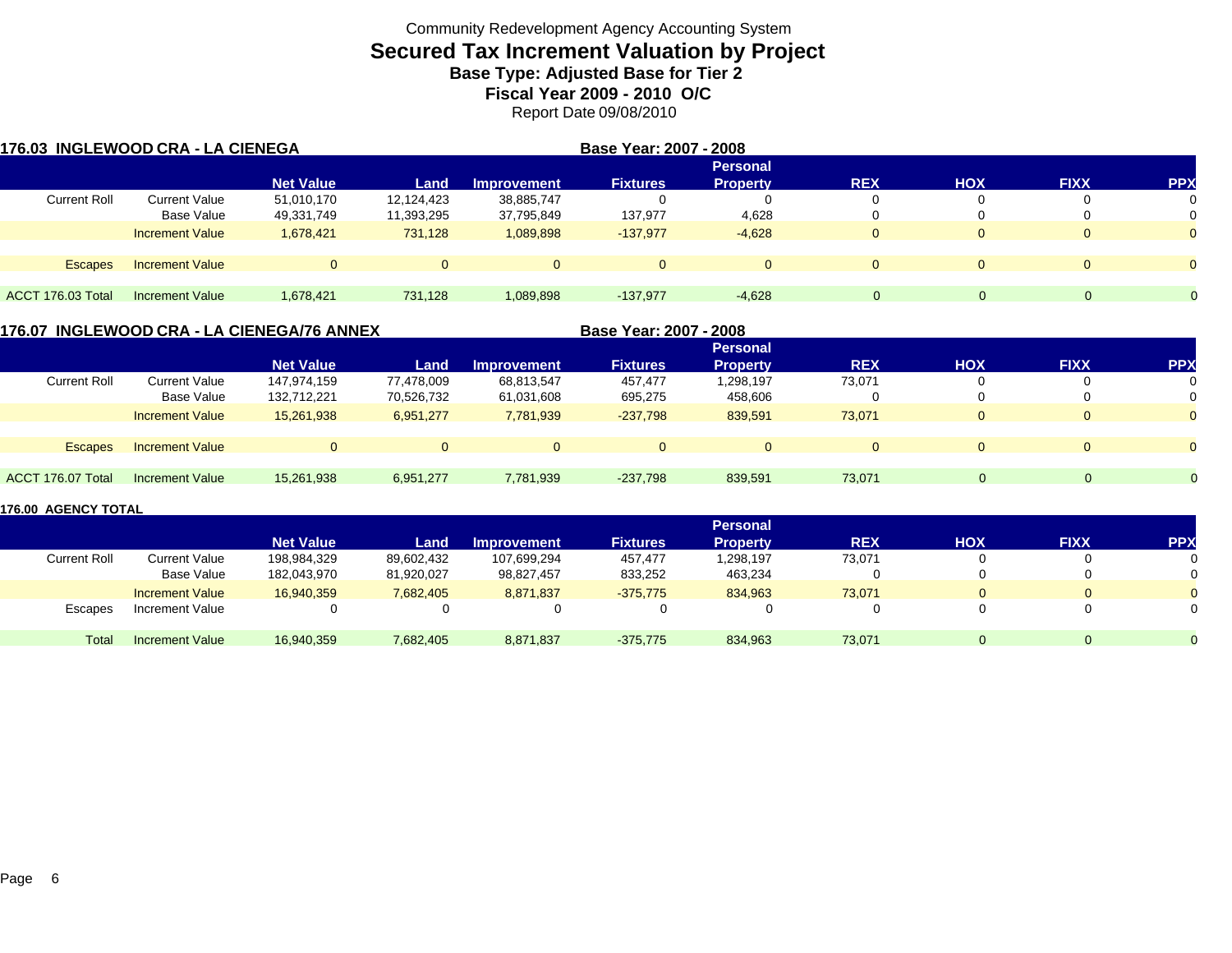# **Secured Tax Increment Valuation by Project**

**Base Type: Adjusted Base for Tier 2** 

**Fiscal Year 2009 - 2010 O/C** Report Date 09/08/2010

| 179.04 LAKEWOOD CRA - R.P. #3 |                        |                  | Base Year: 2009 - 2010 |                    |                 |                 |              |            |             |                |
|-------------------------------|------------------------|------------------|------------------------|--------------------|-----------------|-----------------|--------------|------------|-------------|----------------|
|                               |                        |                  |                        |                    |                 | <b>Personal</b> |              |            |             |                |
|                               |                        | <b>Net Value</b> | Land                   | <b>Improvement</b> | <b>Fixtures</b> | <b>Property</b> | <b>REX</b>   | <b>HOX</b> | <b>FIXX</b> | <b>PP</b>      |
| <b>Current Roll</b>           | <b>Current Value</b>   | 254,974,097      | 140,334,432            | 113,098,209        | 693,356         | 848.100         | 0            |            |             | 0              |
|                               | Base Value             | 240,909,076      | 134,265,277            | 105,229,638        | 556,287         | 857,874         | U            |            |             | 0              |
|                               | <b>Increment Value</b> | 14,065,021       | 6,069,155              | 7,868,571          | 137,069         | $-9,774$        | $\mathbf{0}$ |            |             | $\overline{0}$ |
|                               |                        |                  |                        |                    |                 |                 |              |            |             |                |
| <b>Escapes</b>                | <b>Increment Value</b> |                  | $\Omega$               | $\Omega$           | $\Omega$        | $\Omega$        | $\mathbf{0}$ |            | $\Omega$    | $\Omega$       |
|                               |                        |                  |                        |                    |                 |                 |              |            |             |                |
| ACCT 179.04 Total             | Increment Value        | 14.065.021       | 6,069,155              | 7,868,571          | 137.069         | $-9,774$        | $\Omega$     |            | $\Omega$    | $\Omega$       |

|                     |                        |                  |             |                    |                 | <b>Personal</b> |            |          |             |            |
|---------------------|------------------------|------------------|-------------|--------------------|-----------------|-----------------|------------|----------|-------------|------------|
|                     |                        | <b>Net Value</b> | Land        | <b>Improvement</b> | <b>Fixtures</b> | <b>Property</b> | <b>REX</b> | HOX      | <b>FIXX</b> | <b>PPX</b> |
| <b>Current Roll</b> | Current Value          | 254,974,097      | 140,334,432 | 113,098,209        | 693,356         | 848,100         |            |          |             |            |
|                     | Base Value             | 240,909,076      | 134,265,277 | 105,229,638        | 556,287         | 857,874         |            |          |             |            |
|                     | <b>Increment Value</b> | 14,065,021       | 6,069,155   | 7,868,571          | 137,069         | $-9,774$        |            |          |             |            |
| Escapes             | Increment Value        |                  |             | $\Omega$           |                 |                 |            |          |             |            |
| Total               | <b>Increment Value</b> | 14,065,021       | 6,069,155   | 7,868,571          | 137,069         | $-9,774$        |            | $\Omega$ |             |            |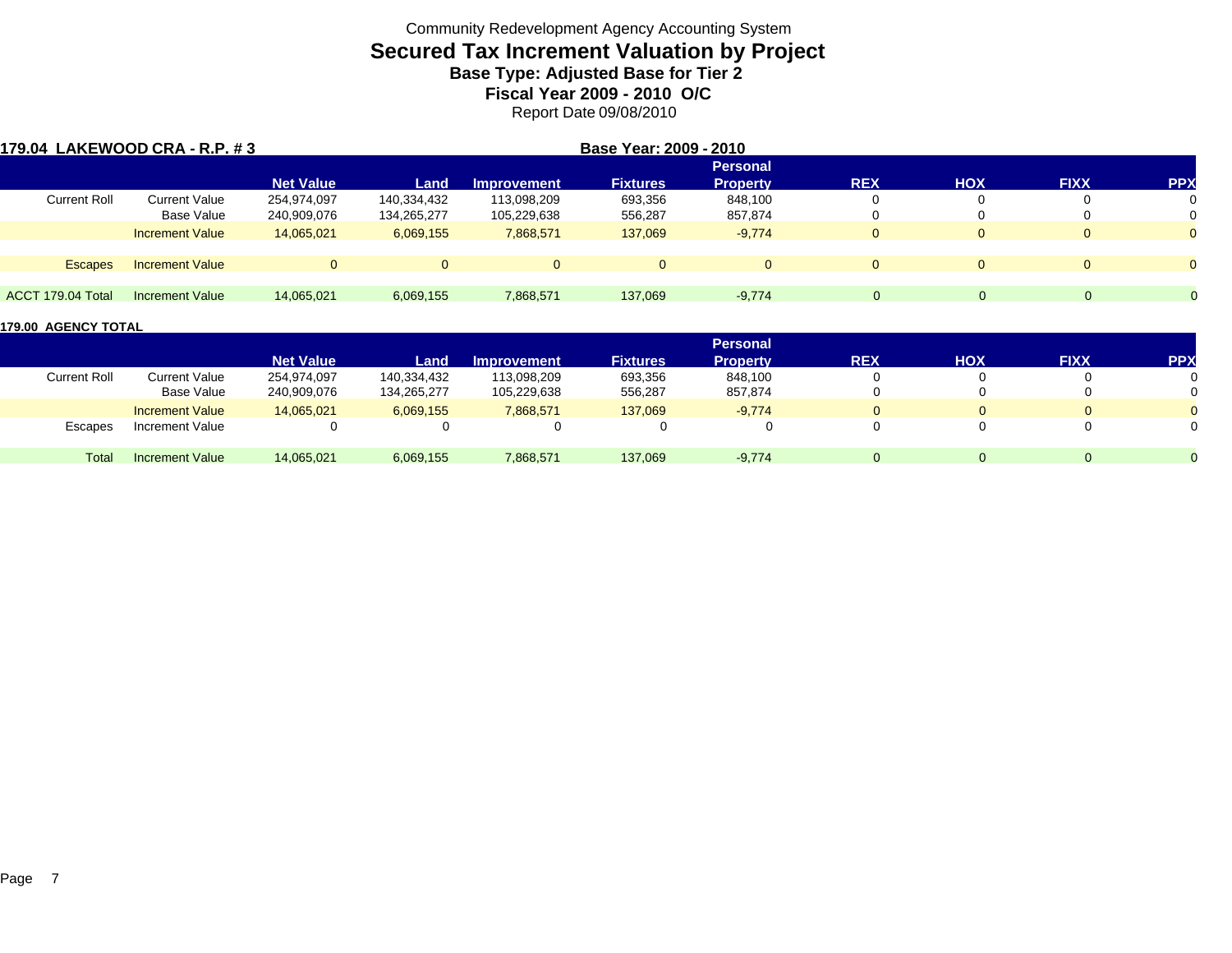## **Secured Tax Increment Valuation by Project**

**Base Type: Adjusted Base for Tier 2** 

**Fiscal Year 2009 - 2010 O/C**

Report Date 09/08/2010

| 180.04 LA VERNE CRA - CENTRAL CITY RP AMEND #3 |                        |                  |            |                    | Base Year: 2005 - 2006 |                 |            |            |              |            |
|------------------------------------------------|------------------------|------------------|------------|--------------------|------------------------|-----------------|------------|------------|--------------|------------|
|                                                |                        |                  |            |                    |                        | <b>Personal</b> |            |            |              |            |
|                                                |                        | <b>Net Value</b> | Land       | <b>Improvement</b> | <b>Fixtures</b>        | <b>Property</b> | <b>REX</b> | <b>HOX</b> | <b>FIXX</b>  | <b>PPX</b> |
| <b>Current Roll</b>                            | Current Value          | 106,327,127      | 40,559,171 | 72,547,729         | 21,983                 | 158,993         | 6,911,749  | 49,000     | 0            |            |
|                                                | Base Value             | 73,582,370       | 30,529,981 | 49,250,854         | 61,415                 | 49,308          | 6,260,188  | 49,000     | 0            |            |
|                                                | <b>Increment Value</b> | 32,744,757       | 10,029,190 | 23,296,875         | $-39,432$              | 109,685         | 651,561    | 0          | $\mathbf{0}$ |            |
|                                                |                        |                  |            |                    |                        |                 |            |            |              |            |
| <b>Escapes</b>                                 | <b>Increment Value</b> | $\Omega$         | $\Omega$   |                    | $\Omega$               | 0               | $\Omega$   | $\Omega$   | $\Omega$     |            |
|                                                |                        |                  |            |                    |                        |                 |            |            |              |            |
| ACCT 180.04 Total                              | Increment Value        | 32,744,757       | 10,029,190 | 23,296,875         | $-39,432$              | 109,685         | 651,561    | $\Omega$   | 0            | $\Omega$   |

|              |                        |                  |            |                    |                 | <b>Personal</b> |            |        |             |            |
|--------------|------------------------|------------------|------------|--------------------|-----------------|-----------------|------------|--------|-------------|------------|
|              |                        | <b>Net Value</b> | Land       | <b>Improvement</b> | <b>Fixtures</b> | <b>Property</b> | <b>REX</b> | HOX    | <b>FIXX</b> | <b>PPX</b> |
| Current Roll | Current Value          | 106,327,127      | 40,559,171 | 72.547.729         | 21,983          | 158,993         | 6,911,749  | 49,000 |             |            |
|              | Base Value             | 73,582,370       | 30,529,981 | 49,250,854         | 61,415          | 49,308          | 6,260,188  | 49,000 |             |            |
|              | <b>Increment Value</b> | 32.744.757       | 10.029.190 | 23.296.875         | $-39,432$       | 109,685         | 651,561    |        | $\Omega$    |            |
| Escapes      | Increment Value        | 0                |            |                    |                 |                 |            |        |             |            |
| Total        | Increment Value        | 32,744,757       | 10,029,190 | 23,296,875         | $-39,432$       | 109,685         | 651,561    |        | $\Omega$    |            |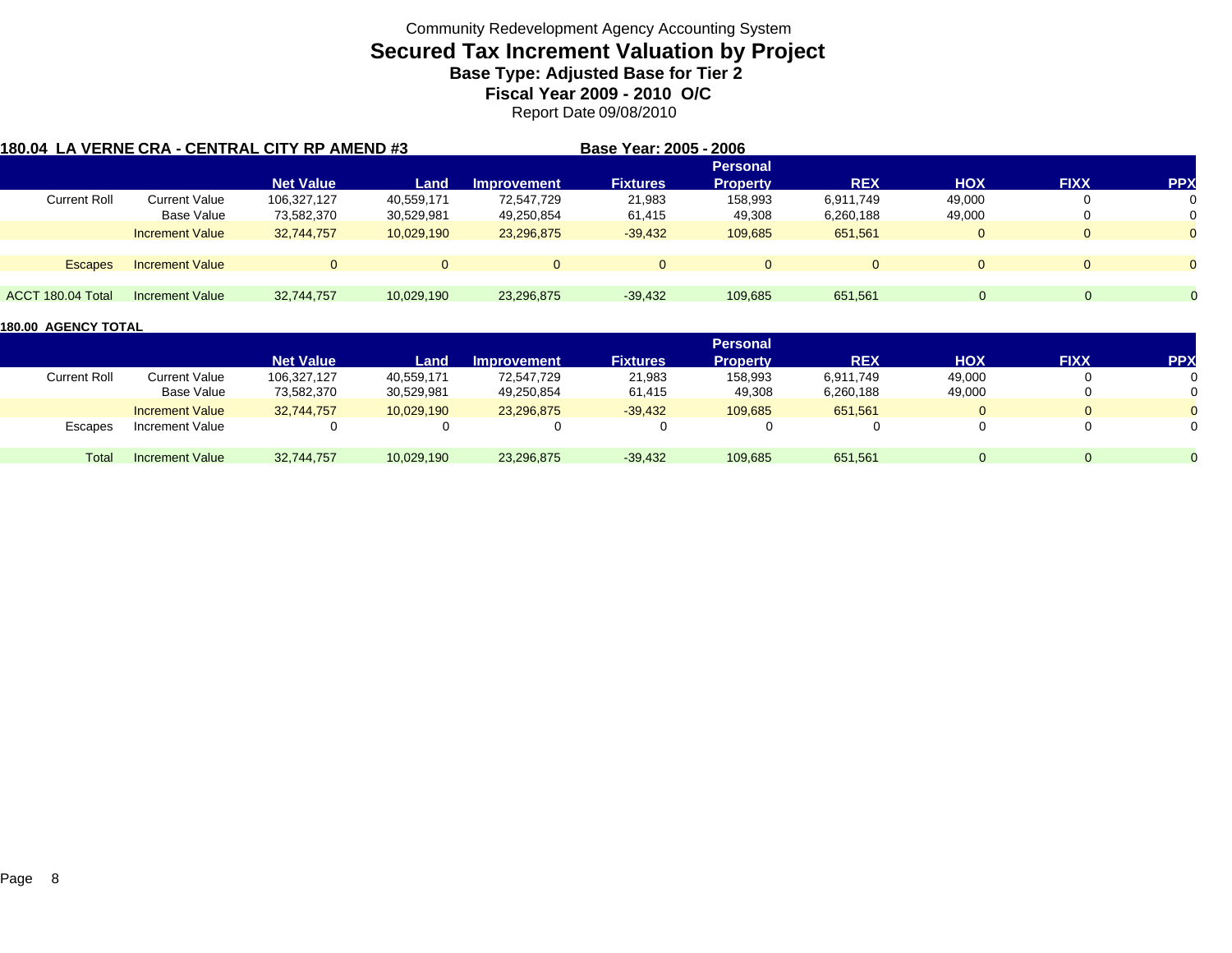### **Secured Tax Increment Valuation by Project**

**Base Type: Adjusted Base for Tier 2** 

**Fiscal Year 2009 - 2010 O/C**

Report Date 09/08/2010

| 1184.09  LONG BEACH CRA - NORTH LONG BEACH |                        |                  |               |                    | Base Year: 2008 - 2009 |                 |             |                |             |            |
|--------------------------------------------|------------------------|------------------|---------------|--------------------|------------------------|-----------------|-------------|----------------|-------------|------------|
|                                            |                        |                  |               |                    |                        | <b>Personal</b> |             |                |             |            |
|                                            |                        | <b>Net Value</b> | Land          | <b>Improvement</b> | <b>Fixtures</b>        | <b>Property</b> | <b>REX</b>  | <b>HOX</b>     | <b>FIXX</b> | <b>PPX</b> |
| <b>Current Roll</b>                        | Current Value          | 6,549,556,740    | 3,819,016,017 | 2,809,523,126      | 69,888,706             | 35,180,424      | 127.956.416 | 53,733,417     | 590,000     | 1,771,700  |
|                                            | Base Value             | 6,365,090,349    | 3,627,495,896 | 2,779,947,406      | 84,873,737             | 36,913,492      | 110,540,216 | 52,560,560     | 440,864     | 598,542    |
|                                            | <b>Increment Value</b> | 184,466,391      | 191,520,121   | 29,575,720         | -14,985,031            | $-1,733,068$    | 17,416,200  | 1,172,857      | 149,136     | 1,173,158  |
| <b>Escapes</b>                             | <b>Increment Value</b> | $\Omega$         | $\Omega$      | $\Omega$           | $\Omega$               |                 | $\Omega$    | $\overline{0}$ | $\Omega$    |            |
|                                            |                        |                  |               |                    |                        |                 |             |                |             |            |
| ACCT 184.09 Total                          | Increment Value        | 184,466,391      | 191,520,121   | 29,575,720         | $-14,985,031$          | $-1,733,068$    | 17.416.200  | 1,172,857      | 149.136     | 1,173,158  |

|                     |                        |                  |               |                    |                 | <b>Personal</b> |             |            |             |                 |
|---------------------|------------------------|------------------|---------------|--------------------|-----------------|-----------------|-------------|------------|-------------|-----------------|
|                     |                        | <b>Net Value</b> | Land          | <b>Improvement</b> | <b>Fixtures</b> | <b>Property</b> | <b>REX</b>  | <b>HOX</b> | <b>FIXX</b> | PP <sub>2</sub> |
| <b>Current Roll</b> | Current Value          | 6,549,556,740    | 3,819,016,017 | 2,809,523,126      | 69,888,706      | 35,180,424      | 127,956,416 | 53,733,417 | 590,000     | 1,771,700       |
|                     | Base Value             | 6,365,090,349    | 3,627,495,896 | 2,779,947,406      | 84,873,737      | 36,913,492      | 110,540,216 | 52,560,560 | 440,864     | 598,542         |
|                     | <b>Increment Value</b> | 184.466.391      | 191.520.121   | 29.575.720         | $-14.985.031$   | $-1.733.068$    | 17.416.200  | .172.857   | 149.136     | 173,158         |
| Escapes             | Increment Value        | 0                |               |                    |                 |                 |             | 0          |             |                 |
| Total               | <b>Increment Value</b> | 184.466.391      | 191,520,121   | 29,575,720         | $-14,985,031$   | $-1,733,068$    | 17,416,200  | 1,172,857  | 149.136     | 1,173,158       |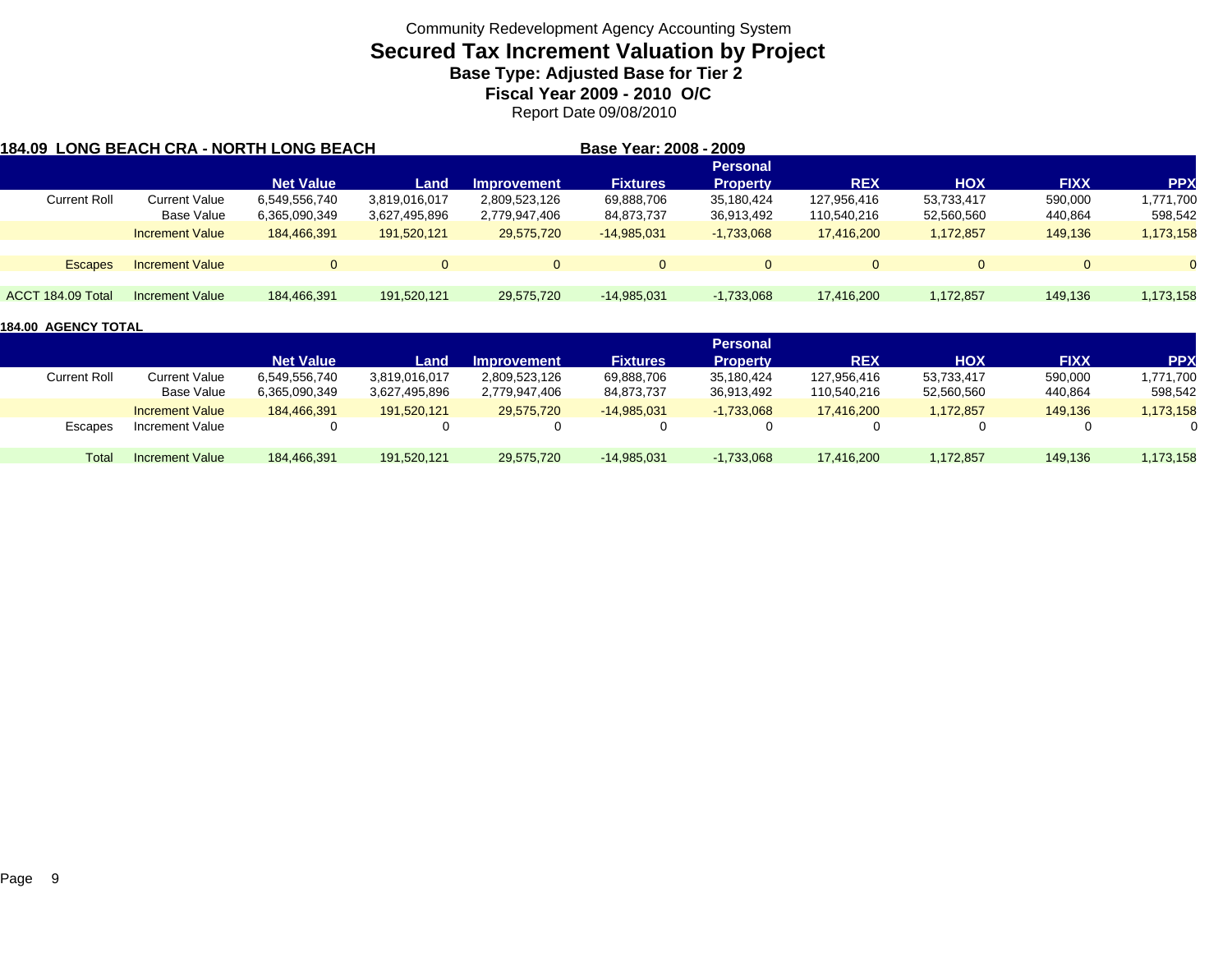## **Secured Tax Increment Valuation by Project**

**Base Type: Adjusted Base for Tier 2** 

**Fiscal Year 2009 - 2010 O/C**

Report Date 09/08/2010

|                     |                        | 189.10  L.A. CITY CRA - LAUREL CANYON (CD 2) |             |                    | Base Year: 2006 - 2007 |                 |              |            |             |            |
|---------------------|------------------------|----------------------------------------------|-------------|--------------------|------------------------|-----------------|--------------|------------|-------------|------------|
|                     |                        |                                              |             |                    |                        | <b>Personal</b> |              |            |             |            |
|                     |                        | <b>Net Value</b>                             | Land        | <b>Improvement</b> | <b>Fixtures</b>        | <b>Property</b> | <b>REX</b>   | <b>HOX</b> | <b>FIXX</b> | <b>PPX</b> |
| <b>Current Roll</b> | <b>Current Value</b>   | 463,834,531                                  | 244,732,588 | 229,007,787        | 1,006,168              | 1,122,983       | 10,932,695   | 1,036,000  | 10,000      | 56,300     |
|                     | Base Value             | 341,827,253                                  | 156,552,700 | 189,791,579        | 5,369,413              | 6,309,403       | 15,250,842   | 945,000    | 0           | 0          |
|                     | <b>Increment Value</b> | 122,007,278                                  | 88,179,888  | 39,216,208         | $-4,363,245$           | $-5.186.420$    | $-4.318.147$ | 91,000     | 10.000      | 56,300     |
|                     |                        |                                              |             |                    |                        |                 |              |            |             |            |
| <b>Escapes</b>      | <b>Increment Value</b> |                                              | $\Omega$    | $\mathbf{0}$       | $\Omega$               | $\Omega$        | $\Omega$     | $\Omega$   | $\Omega$    | $\Omega$   |
|                     |                        |                                              |             |                    |                        |                 |              |            |             |            |
| ACCT 189.10 Total   | Increment Value        | 122.007.278                                  | 88,179,888  | 39.216.208         | $-4.363.245$           | $-5.186.420$    | $-4.318.147$ | 91.000     | 10.000      | 56,300     |

**189.13 L.A. CITY CRA - CRENSHAW RP DIST 8 (1ST AM) Base Year: 2008 - 2009**

|                     |                        | <u>UJI U LA UILI VINA EUNLINUILAN INI DIUTU INI AMI</u> |             |                    | DUSC TCUI. LUUU - LUUJ |                 |              |            |             |            |
|---------------------|------------------------|---------------------------------------------------------|-------------|--------------------|------------------------|-----------------|--------------|------------|-------------|------------|
|                     |                        |                                                         |             |                    |                        | <b>Personal</b> |              |            |             |            |
|                     |                        | <b>Net Value</b>                                        | Land        | <b>Improvement</b> | <b>Fixtures</b>        | <b>Property</b> | <b>REX</b>   | <b>HOX</b> | <b>FIXX</b> | <b>PPX</b> |
| <b>Current Roll</b> | <b>Current Value</b>   | 195,089,181                                             | 126,351,323 | 77,549,385         | 255,255                | 49.849          | 9,041,631    | 42,000     | 5,000       | 28,000     |
|                     | Base Value             | 153,770,615                                             | 110,525,426 | 54,254,847         | 478,743                | 386,502         | 11,317,903   | 14,000     | 195,000     | 348,000    |
|                     | <b>Increment Value</b> | 41,318,566                                              | 15,825,897  | 23,294,538         | $-223.488$             | $-336,653$      | $-2.276.272$ | 28,000     | $-190.000$  | $-320,000$ |
|                     |                        |                                                         |             |                    |                        |                 |              |            |             |            |
| <b>Escapes</b>      | <b>Increment Value</b> |                                                         | $\Omega$    | $\Omega$           | $\Omega$               |                 | $\Omega$     | $\Omega$   |             | $\Omega$   |
|                     |                        |                                                         |             |                    |                        |                 |              |            |             |            |
| ACCT 189.13 Total   | Increment Value        | 41,318,566                                              | 15,825,897  | 23,294,538         | $-223,488$             | $-336,653$      | $-2,276,272$ | 28,000     | $-190.000$  | $-320,000$ |
|                     |                        |                                                         |             |                    |                        |                 |              |            |             |            |

**189.16 L.A. CITY CRA - RESEDA/CANOGA PARK (CD 3) Base Year: 2009 - 2010**

|                        |                  |                |               |                 | <b>Personal</b> |             |            |             |            |
|------------------------|------------------|----------------|---------------|-----------------|-----------------|-------------|------------|-------------|------------|
|                        | <b>Net Value</b> | Land           | Improvement   | <b>Fixtures</b> | <b>Property</b> | <b>REX</b>  | <b>HOX</b> | <b>FIXX</b> | <b>PPX</b> |
| <b>Current Value</b>   | 3,706,252,212    | 1,870,125,955  | 2,163,393,649 | 26,049,635      | 47,295,502      | 310,216,702 | 25,676,827 | 25,537,000  | 39,182,000 |
| Base Value             | 4,011,252,562    | 1,979,448,302  | 2,162,249,903 | 544.683         | 8,857,051       | 114,106,683 | 25,136,994 | 52,000      | 551,700    |
| <b>Increment Value</b> | $-305,000,350$   | $-109.322.347$ | 1,143,746     | 25,504,952      | 38,438,451      | 196.110.019 | 539,833    | 25,485,000  | 38,630,300 |
|                        |                  |                |               |                 |                 |             |            |             |            |
| <b>Increment Value</b> |                  |                |               | $\Omega$        | $\Omega$        | 0           |            |             |            |
|                        |                  |                |               |                 |                 |             |            |             |            |
| <b>Increment Value</b> | $-305,000,350$   | $-109,322,347$ | 143,746       | 25,504,952      | 38,438,451      | 196,110,019 | 539,833    | 25,485,000  | 38,630,300 |
|                        |                  |                |               |                 |                 |             |            |             |            |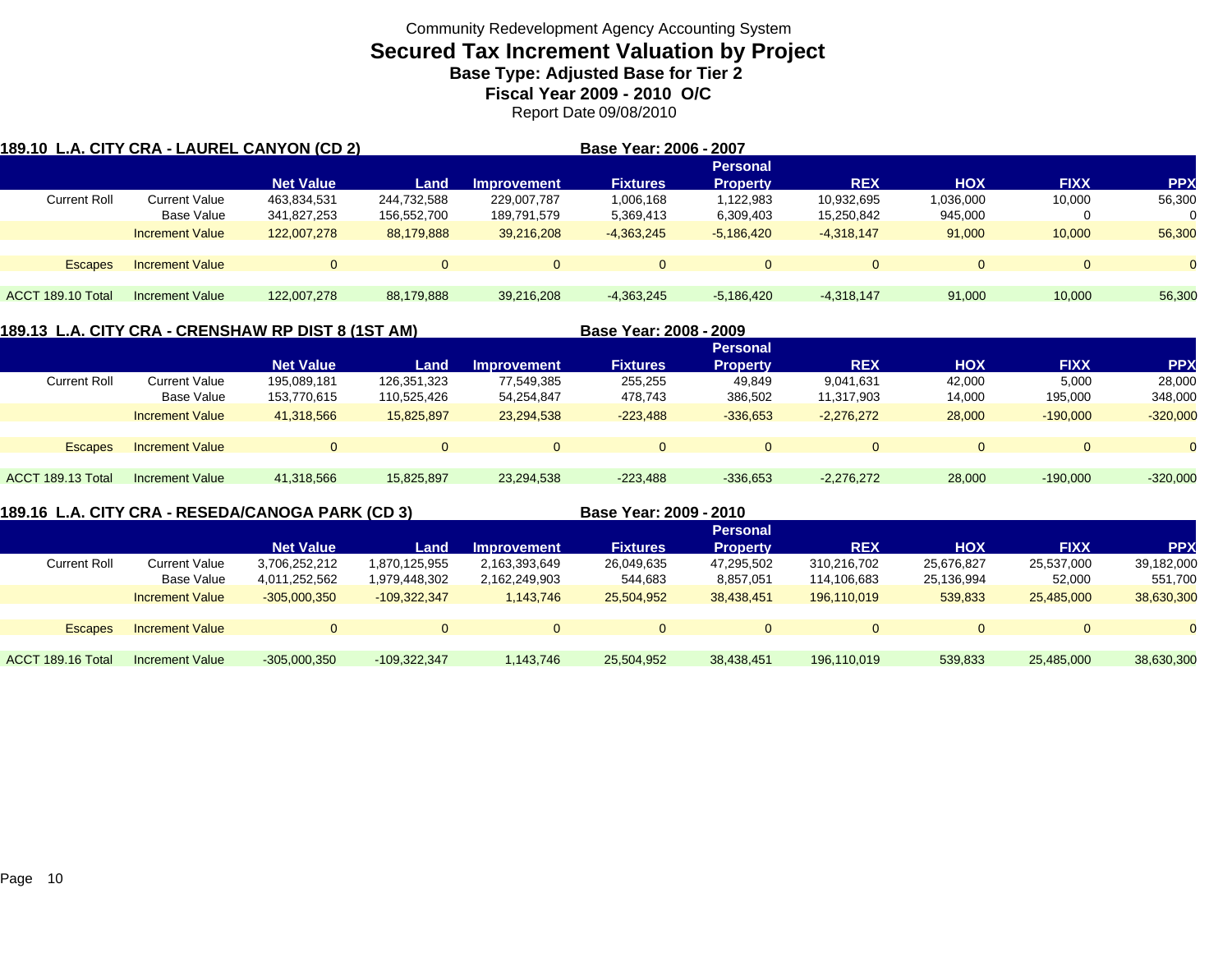## **Secured Tax Increment Valuation by Project**

**Base Type: Adjusted Base for Tier 2** 

**Fiscal Year 2009 - 2010 O/C**

Report Date 09/08/2010

| 189.17  L.A. CITY CRA - PACOIMA/PANORAMA CITY (CD 7) |                        |                  |               |                    | Base Year: 2009 - 2010 |                 |             |            |             |            |  |
|------------------------------------------------------|------------------------|------------------|---------------|--------------------|------------------------|-----------------|-------------|------------|-------------|------------|--|
|                                                      |                        |                  |               |                    |                        | <b>Personal</b> |             |            |             |            |  |
|                                                      |                        | <b>Net Value</b> | Land          | <b>Improvement</b> | <b>Fixtures</b>        | <b>Property</b> | <b>REX</b>  | <b>HOX</b> | <b>FIXX</b> | <b>PPX</b> |  |
| <b>Current Roll</b>                                  | <b>Current Value</b>   | 4,035,074,851    | 2,109,315,193 | 2,311,412,270      | 21,913,352             | 48,498,089      | 384,173,092 | 17,520,386 | 17,632,483  | 36,738,092 |  |
|                                                      | <b>Base Value</b>      | 4,187,333,028    | 2,167,686,825 | 2,240,691,029      | 15,360,886             | 33,558,720      | 219,758,146 | 17,578,386 | 11,160,000  | 21,467,900 |  |
|                                                      | <b>Increment Value</b> | $-152.258.177$   | $-58.371.632$ | 70.721.241         | 6,552,466              | 14,939,369      | 164.414.946 | $-58,000$  | 6,472,483   | 15,270,192 |  |
|                                                      |                        |                  |               |                    |                        |                 |             |            |             |            |  |
| <b>Escapes</b>                                       | <b>Increment Value</b> | $\Omega$         |               | $\Omega$           | $\Omega$               | $\Omega$        | $\Omega$    | $\Omega$   | 0           | $\Omega$   |  |
|                                                      |                        |                  |               |                    |                        |                 |             |            |             |            |  |
| ACCT 189.17 Total                                    | Increment Value        | $-152,258,177$   | -58,371,632   | 70,721,241         | 6,552,466              | 14,939,369      | 164,414,946 | $-58,000$  | 6,472,483   | 15,270,192 |  |
|                                                      |                        |                  |               |                    |                        |                 |             |            |             |            |  |

### **189.18 L.A. CITY CRA - CRENSHAW/SLAUSON RECOVERY RP**

|                     |                        |                  |             |                    |                 | <b>Personal</b> |              |            |             |           |
|---------------------|------------------------|------------------|-------------|--------------------|-----------------|-----------------|--------------|------------|-------------|-----------|
|                     |                        | <b>Net Value</b> | Land        | <b>Improvement</b> | <b>Fixtures</b> | <b>Property</b> | <b>REX</b>   | <b>HOX</b> | <b>FIXX</b> | <b>PP</b> |
| <b>Current Roll</b> | <b>Current Value</b>   | 258,294,874      | 167,080,777 | 125,304,790        | 75,210          | 544,428         | 33,653,913   | 746.418    | 75,000      | 235,000   |
|                     | Base Value             | 210,254,989      | 118,398,081 | 103,194,594        | 40,442          | 201,704         | 10,848,814   | 731,018    |             | 0         |
|                     | <b>Increment Value</b> | 48,039,885       | 48,682,696  | 22,110,196         | 34,768          | 342.724         | 22,805,099   | 15,400     | 75,000      | 235,000   |
|                     |                        |                  |             |                    |                 |                 |              |            |             |           |
| <b>Escapes</b>      | Increment Value        |                  |             | $\Omega$           | $\Omega$        | $\Omega$        | $\mathbf{0}$ |            | O           | $\Omega$  |
|                     |                        |                  |             |                    |                 |                 |              |            |             |           |
| ACCT 189.18 Total   | Increment Value        | 48,039,885       | 48,682,696  | 22,110,196         | 34,768          | 342,724         | 22,805,099   | 15,400     | 75,000      | 235,000   |

### **189.19 L.A. CITY CRA - WATTS CORRIDOR RECOVERY RP**

**Base Year: 2006 - 2007**

**Base Year: 2006 - 2007**

|                     |                        | ______________   |                |                    | _ _ _ _ . _ _ . _ _ . _ | ----            |            |            |             |            |
|---------------------|------------------------|------------------|----------------|--------------------|-------------------------|-----------------|------------|------------|-------------|------------|
|                     |                        |                  |                |                    |                         | <b>Personal</b> |            |            |             |            |
|                     |                        | <b>Net Value</b> | Land           | <b>Improvement</b> | <b>Fixtures</b>         | <b>Property</b> | <b>REX</b> | <b>HOX</b> | <b>FIXX</b> | <b>PPX</b> |
| <b>Current Roll</b> | <b>Current Value</b>   | 131,324,859      | 83,187,190     | 68,738,711         | 171,248                 | 49,240          | 20,320,530 | 462,000    |             | 39,000     |
|                     | Base Value             | 88,325,441       | 46,125,553     | 46,549,815         | 151,512                 | 42,638          | 4,139,477  | 404.600    |             |            |
|                     | <b>Increment Value</b> | 42,999,418       | 37,061,637     | 22,188,896         | 19,736                  | 6,602           | 16,181,053 | 57,400     |             | 39,000     |
| <b>Escapes</b>      | <b>Increment Value</b> | $\Omega$         | $\overline{0}$ | $\Omega$           | $\Omega$                |                 | $\Omega$   | $\Omega$   |             |            |
| ACCT 189.19 Total   | <b>Increment Value</b> | 42,999,418       | 37,061,637     | 22,188,896         | 19,736                  | 6,602           | 16,181,053 | 57,400     | 0           | 39,000     |
|                     |                        |                  |                |                    |                         |                 |            |            |             |            |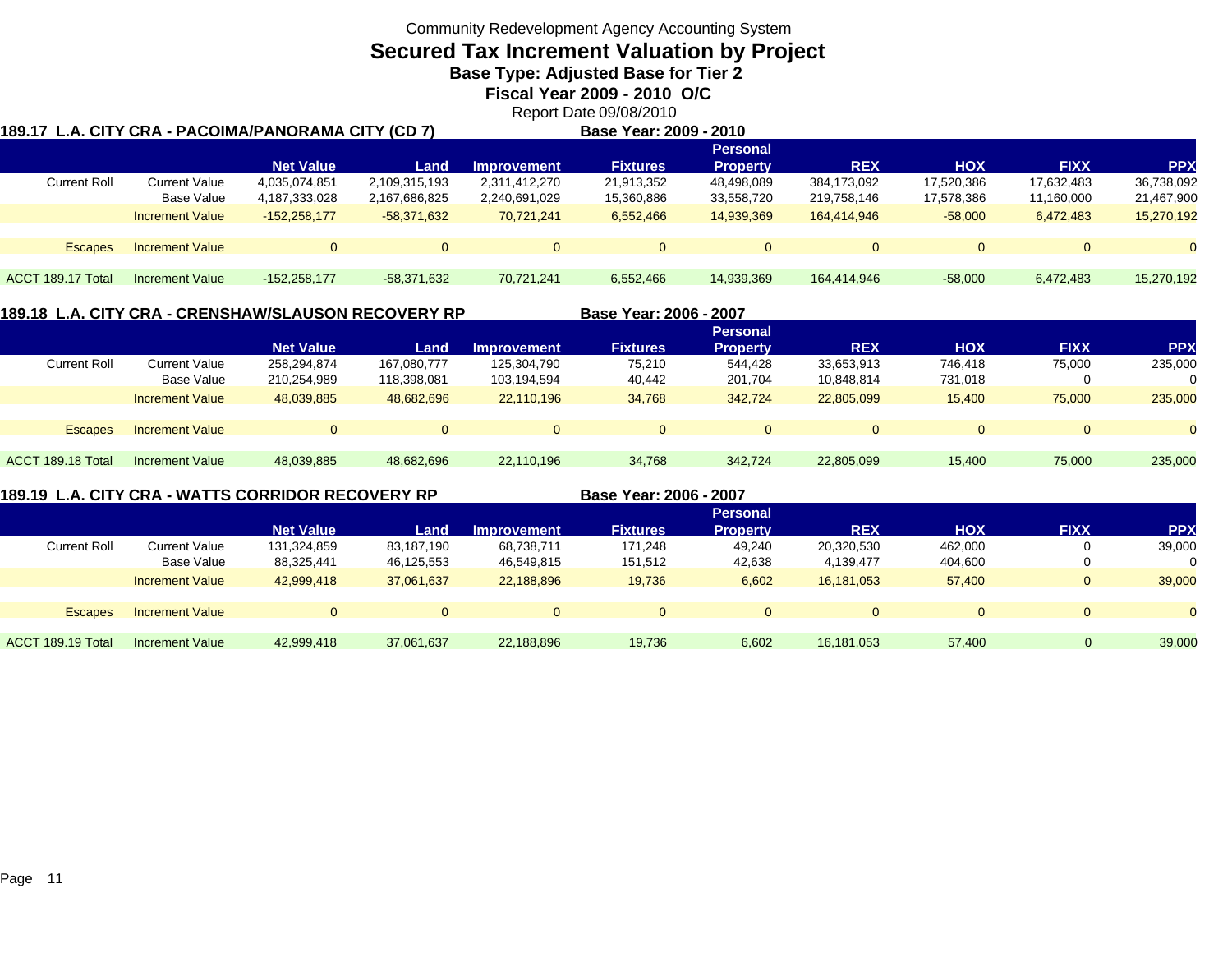**Secured Tax Increment Valuation by Project**

**Base Type: Adjusted Base for Tier 2** 

**Fiscal Year 2009 - 2010 O/C**

Report Date 09/08/2010

| 190.01 L.A. CITY CRA - CD 9 CORR SO. OF STA MONICA FWY |                        |                  |               |                    | Base Year: 2009 - 2010 |                 |             |            |             |            |
|--------------------------------------------------------|------------------------|------------------|---------------|--------------------|------------------------|-----------------|-------------|------------|-------------|------------|
|                                                        |                        |                  |               |                    |                        | <b>Personal</b> |             |            |             |            |
|                                                        |                        | <b>Net Value</b> | Land          | <b>Improvement</b> | <b>Fixtures</b>        | <b>Property</b> | <b>REX</b>  | <b>HOX</b> | <b>FIXX</b> | <b>PPX</b> |
| <b>Current Roll</b>                                    | Current Value          | 2,960,619,921    | 1,663,572,882 | 1,579,827,125      | 9,233,229              | 6,287,384       | 291.440.649 | 5,212,650  | 452,000     | 195,400    |
|                                                        | Base Value             | 2,869,518,799    | 1,595,186,982 | 1,494,295,150      | 8,758,585              | 6,355,618       | 228,469,845 | 5,076,191  | 449,000     | 1,082,500  |
|                                                        | <b>Increment Value</b> | 91.101.122       | 68,385,900    | 85.531.975         | 474.644                | $-68.234$       | 62.970.804  | 136.459    | 3,000       | 112,900    |
|                                                        |                        |                  |               |                    |                        |                 |             |            |             |            |
| <b>Escapes</b>                                         | <b>Increment Value</b> |                  | $\Omega$      | $\Omega$           | $\Omega$               | $\Omega$        | $\Omega$    | $\Omega$   | $\Omega$    |            |
|                                                        |                        |                  |               |                    |                        |                 |             |            |             |            |
| ACCT 190.01 Total                                      | Increment Value        | 91,101,122       | 68,385,900    | 85,531,975         | 474.644                | $-68,234$       | 62,970,804  | 136,459    | 3,000       | 112,900    |
|                                                        |                        |                  |               |                    |                        |                 |             |            |             |            |

### **190.02 L.A. CITY CRA - VERMONT/MANCHESTER RECOVERY RP**

|                   |                        |                  |            |             |                 | <b>Personal</b> |              |            |             |            |
|-------------------|------------------------|------------------|------------|-------------|-----------------|-----------------|--------------|------------|-------------|------------|
|                   |                        | <b>Net Value</b> | 'Land      | Improvement | <b>Fixtures</b> | <b>Property</b> | <b>REX</b>   | <b>HOX</b> | <b>FIXX</b> | <b>PPX</b> |
| Current Roll      | <b>Current Value</b>   | 171,928,996      | 94,928,493 | 102,494,732 | 236,515         | 42,290          | 25,439,034   | 329,000    |             | 5,000      |
|                   | Base Value             | 145,075,441      | 79.917.279 | 97,715,188  | 431,643         | 237,317         | 32,870,986   | 315,000    |             | 40,000     |
|                   | <b>Increment Value</b> | 26,853,555       | 15,011,214 | 4,779,544   | $-195,128$      | $-195.027$      | $-7,431,952$ | 14.000     |             | $-35,000$  |
|                   |                        |                  |            |             |                 |                 |              |            |             |            |
| <b>Escapes</b>    | <b>Increment Value</b> |                  | $\Omega$   | 0           | $\mathbf{0}$    | 0               | 0            |            |             |            |
|                   |                        |                  |            |             |                 |                 |              |            |             |            |
| ACCT 190.02 Total | <b>Increment Value</b> | 26,853,555       | 15,011,214 | 4,779,544   | $-195,128$      | $-195.027$      | $-7,431,952$ | 14,000     | 0           | $-35,000$  |

**190.04 L.A. CITY CRA - MID-CITY RECOVERY RP**

**Base Year: 2008 - 2009**

**Base Year: 2008 - 2009**

|                     |                        |                  |             |                    |                 | <b>Personal</b> |             |            |             |            |
|---------------------|------------------------|------------------|-------------|--------------------|-----------------|-----------------|-------------|------------|-------------|------------|
|                     |                        | <b>Net Value</b> | Land        | <b>Improvement</b> | <b>Fixtures</b> | <b>Property</b> | <b>REX</b>  | <b>HOX</b> | <b>FIXX</b> | <b>PPX</b> |
| <b>Current Roll</b> | <b>Current Value</b>   | 901,217,607      | 614,011,446 | 391,841,878        | 359,884         | 713.426         | 104,675,587 | 651,000    | 70,457      | 311,983    |
|                     | Base Value             | 767,067,906      | 513,973,101 | 337,651,147        | 1,012,199       | 1,308,795       | 85,892,636  | 686,000    | 32,000      | 266,700    |
|                     | <b>Increment Value</b> | 134.149.701      | 100,038,345 | 54,190,731         | $-652,315$      | $-595.369$      | 18.782.951  | $-35,000$  | 38,457      | 45,283     |
| <b>Escapes</b>      | <b>Increment Value</b> |                  |             |                    |                 | 0               | $\Omega$    |            |             |            |
| ACCT 190.04 Total   | Increment Value        | 134,149,701      | 100.038.345 | 54,190,731         | $-652,315$      | $-595,369$      | 18,782,951  | $-35,000$  | 38,457      | 45,283     |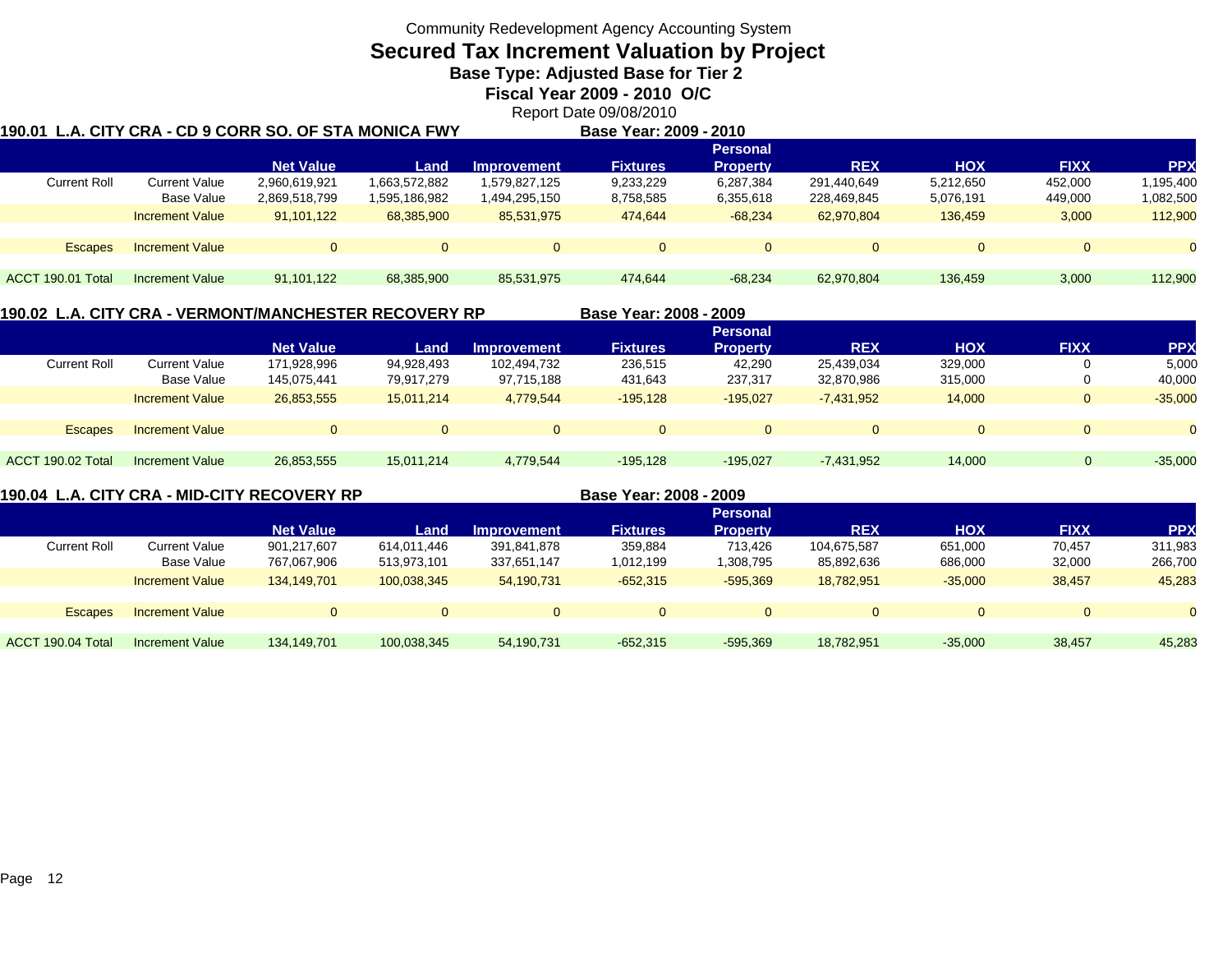### Community Redevelopment Agency Accounting System **Secured Tax Increment Valuation by Project Base Type: Adjusted Base for Tier 2 Fiscal Year 2009 - 2010 O/C** Report Date 09/08/2010

| 188.00 AGENCY TOTAL |                        |                  |               |                    |                 |                 |               |            |             |            |
|---------------------|------------------------|------------------|---------------|--------------------|-----------------|-----------------|---------------|------------|-------------|------------|
|                     |                        |                  |               |                    |                 | <b>Personal</b> |               |            |             |            |
|                     |                        | <b>Net Value</b> | Land          | <b>Improvement</b> | <b>Fixtures</b> | <b>Property</b> | <b>REX</b>    | <b>HOX</b> | <b>FIXX</b> | <b>PPX</b> |
| <b>Current Roll</b> | <b>Current Value</b>   | 12,823,637,032   | 6,973,305,847 | 7,049,570,327      | 59,300,496      | 104,603,191     | 1,189,893,833 | 51,676,281 | 43,781,940  | 77,790,775 |
|                     | Base Value             | 12,774,426,034   | 6,767,814,249 | 6,726,393,252      | 32,148,106      | 57,257,748      | 722,655,332   | 50,887,189 | 11,888,000  | 23,756,800 |
|                     | <b>Increment Value</b> | 49,210,998       | 205,491,598   | 323.177.075        | 27,152,390      | 47,345,443      | 467,238,501   | 789.092    | 31,893,940  | 54,033,975 |
| Escapes             | Increment Value        |                  |               |                    |                 |                 |               | 0          |             |            |
| Total               | Increment Value        | 49,210,998       | 205,491,598   | 323,177,075        | 27,152,390      | 47,345,443      | 467,238,501   | 789,092    | 31,893,940  | 54,033,975 |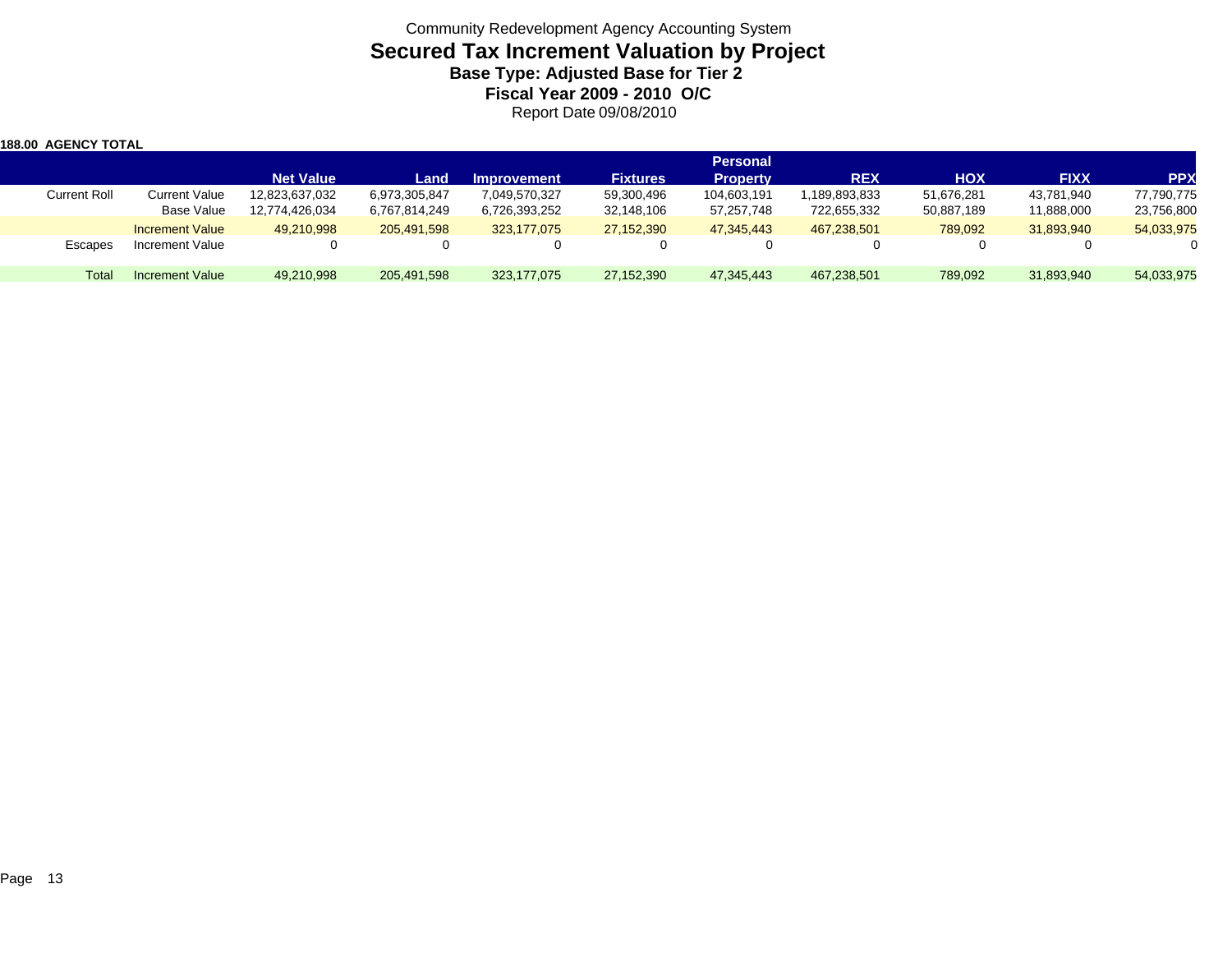# **Secured Tax Increment Valuation by Project**

**Base Type: Adjusted Base for Tier 2** 

**Fiscal Year 2009 - 2010 O/C**

Report Date 09/08/2010

| 220.04 MONTEREY PARK CRA - ATL/GARVEY |                        |                  |            |                    | Base Year: 2008 - 2009 |                 |              |            |             |                |
|---------------------------------------|------------------------|------------------|------------|--------------------|------------------------|-----------------|--------------|------------|-------------|----------------|
|                                       |                        |                  |            |                    |                        | <b>Personal</b> |              |            |             |                |
|                                       |                        | <b>Net Value</b> | Land       | <b>Improvement</b> | <b>Fixtures</b>        | <b>Property</b> | <b>REX</b>   | <b>HOX</b> | <b>FIXX</b> | <b>PP</b>      |
| <b>Current Roll</b>                   | Current Value          | 18,084,075       | 11,057,727 | 6,973,105          | 15,231                 | 38,012          | 0            |            |             | 0              |
|                                       | Base Value             | 17,340,952       | 10,628,345 | 6,702,334          | 2,304                  | 7,969           | 0            |            |             | 0              |
|                                       | <b>Increment Value</b> | 743.123          | 429,382    | 270,771            | 12,927                 | 30,043          | $\mathbf 0$  | 0          |             | $\Omega$       |
|                                       |                        |                  |            |                    |                        |                 |              |            |             |                |
| <b>Escapes</b>                        | <b>Increment Value</b> | $\Omega$         |            | $\Omega$           | $\Omega$               | $\Omega$        | $\Omega$     | $\Omega$   |             | $\Omega$       |
|                                       |                        |                  |            |                    |                        |                 |              |            |             |                |
| ACCT 220.04 Total                     | Increment Value        | 743.123          | 429,382    | 270,771            | 12,927                 | 30,043          | $\mathbf{0}$ |            | $\Omega$    | $\overline{0}$ |

|                     |                        | 220.07 MONTEREY PARK CRA - ATL/GAR 76 ANX |             |                    | Base Year: 2005 - 2006 |                 |            |            |              |           |
|---------------------|------------------------|-------------------------------------------|-------------|--------------------|------------------------|-----------------|------------|------------|--------------|-----------|
|                     |                        |                                           |             |                    |                        | <b>Personal</b> |            |            |              |           |
|                     |                        | <b>Net Value</b>                          | Land        | <b>Improvement</b> | <b>Fixtures</b>        | <b>Property</b> | <b>REX</b> | <b>HOX</b> | <b>FIXX</b>  | <b>PP</b> |
| <b>Current Roll</b> | <b>Current Value</b>   | 362,665,420                               | 171,115,913 | 193,265,537        | 68,293                 | 273.677         | 0          | 2,058,000  | 0            |           |
|                     | Base Value             | 244,779,049                               | 94,853,240  | 151,687,459        |                        | 14,950          | 0          | 1,776,600  | 0            | 0         |
|                     | <b>Increment Value</b> | 117.886.371                               | 76,262,673  | 41.578.078         | 68,293                 | 258,727         | 0          | 281.400    | $\mathbf{0}$ | $\Omega$  |
|                     |                        |                                           |             |                    |                        |                 |            |            |              |           |
| <b>Escapes</b>      | <b>Increment Value</b> | $\Omega$                                  |             |                    | $\Omega$               | $\Omega$        | $\Omega$   | $\Omega$   | $\Omega$     | $\Omega$  |
|                     |                        |                                           |             |                    |                        |                 |            |            |              |           |
| ACCT 220.07 Total   | Increment Value        | 117,886,371                               | 76,262,673  | 41.578.078         | 68,293                 | 258.727         |            | 281.400    |              |           |
|                     |                        |                                           |             |                    |                        |                 |            |            |              |           |

|              |                        |                  |             |                    |                 | <b>Personal</b> |             |            |             |            |
|--------------|------------------------|------------------|-------------|--------------------|-----------------|-----------------|-------------|------------|-------------|------------|
|              |                        | <b>Net Value</b> | Land        | <b>Improvement</b> | <b>Fixtures</b> | <b>Property</b> | <b>REX</b>  | <b>HOX</b> | <b>FIXX</b> | <b>PPX</b> |
| Current Roll | <b>Current Value</b>   | 380,749,495      | 182.173.640 | 200,238,642        | 83,524          | 311.689         |             | 2,058,000  |             |            |
|              | Base Value             | 262,120,001      | 105.481.585 | 158,389,793        | 2,304           | 22,919          | ν           | 1.776.600  |             |            |
|              | <b>Increment Value</b> | 118,629,494      | 76,692,055  | 41.848.849         | 81,220          | 288,770         | U           | 281.400    |             |            |
| Escapes      | Increment Value        |                  |             |                    |                 |                 |             |            |             |            |
| Total        | Increment Value        | 118,629,494      | 76,692,055  | 41,848,849         | 81,220          | 288,770         | $\mathbf u$ | 281.400    |             |            |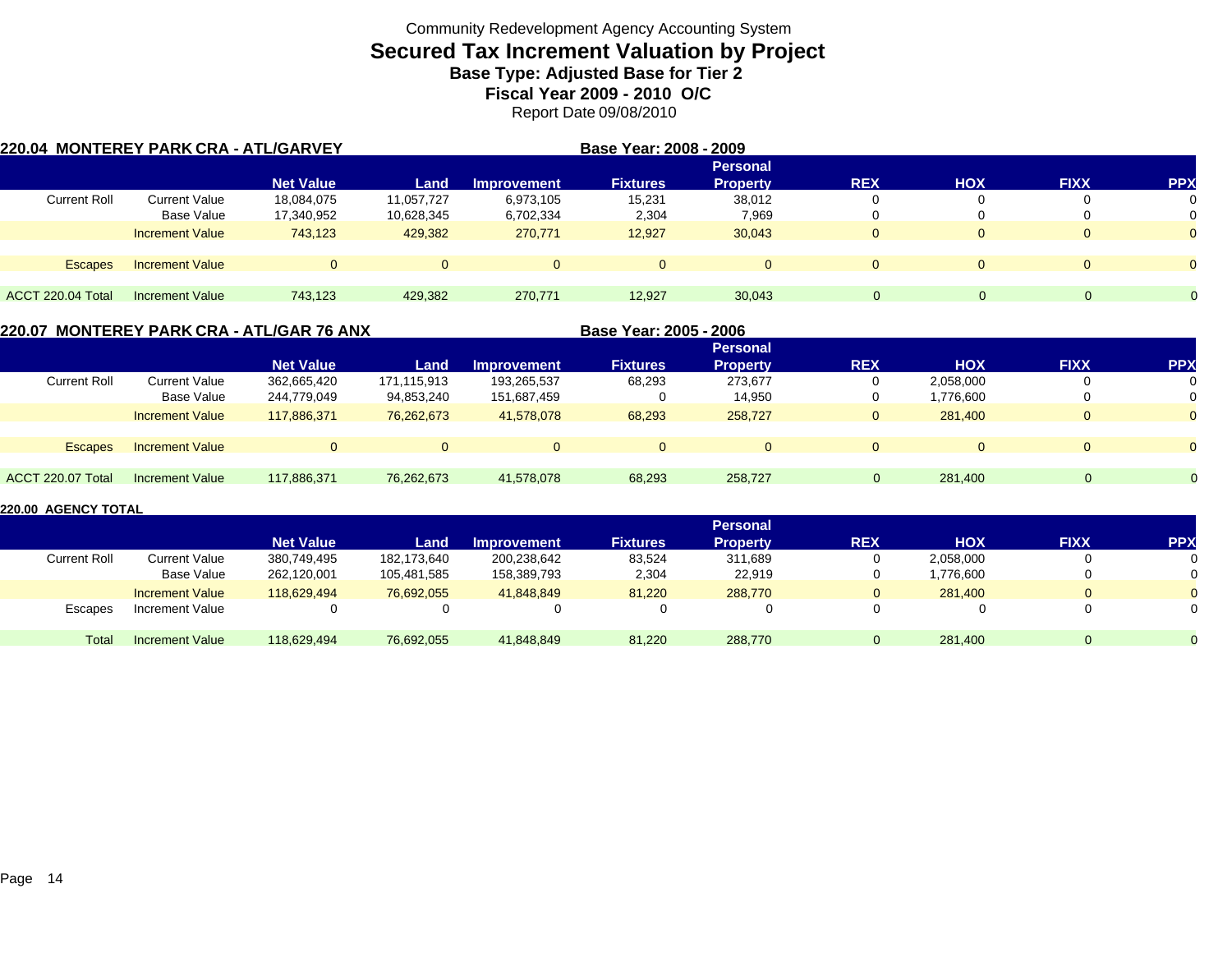# **Secured Tax Increment Valuation by Project**

**Base Type: Adjusted Base for Tier 2** 

**Fiscal Year 2009 - 2010 O/C**

Report Date 09/08/2010

| 226.08 PARAMOUNT CRA - PROJECT #3 |                        |                  |           |                    | Base Year: 2006 - 2007 |                 |              |            |             |            |
|-----------------------------------|------------------------|------------------|-----------|--------------------|------------------------|-----------------|--------------|------------|-------------|------------|
|                                   |                        |                  |           |                    |                        | <b>Personal</b> |              |            |             |            |
|                                   |                        | <b>Net Value</b> | Land      | <b>Improvement</b> | <b>Fixtures</b>        | <b>Property</b> | <b>REX</b>   | <b>HOX</b> | <b>FIXX</b> | <b>PPX</b> |
| <b>Current Roll</b>               | <b>Current Value</b>   | 21,202,969       | 9,439,140 | 11,798,829         |                        |                 | υ            | 35,000     |             |            |
|                                   | Base Value             | 38,931,271       | 7,587,950 | 8,774,296          | 13,489,460             | 9,114,565       | υ            | 35,000     | 0           |            |
|                                   | <b>Increment Value</b> | $-17,728,302$    | 1,851,190 | 3,024,533          | $-13,489,460$          | $-9,114,565$    | $\Omega$     |            | $\Omega$    |            |
| <b>Escapes</b>                    | <b>Increment Value</b> | $\Omega$         | $\Omega$  |                    | $\Omega$               | $\Omega$        | $\Omega$     |            | $\Omega$    |            |
|                                   |                        |                  |           |                    |                        |                 |              |            |             |            |
| ACCT 226.08 Total                 | Increment Value        | $-17,728,302$    | 1,851,190 | 3,024,533          | $-13,489,460$          | $-9,114,565$    | $\mathbf{0}$ | $\Omega$   |             | $\Omega$   |

|                     |                        |                  |           |                    |                 | <b>Personal</b> |            |            |             |            |
|---------------------|------------------------|------------------|-----------|--------------------|-----------------|-----------------|------------|------------|-------------|------------|
|                     |                        | <b>Net Value</b> | Land      | <b>Improvement</b> | <b>Fixtures</b> | <b>Property</b> | <b>REX</b> | <b>HOX</b> | <b>FIXX</b> | <b>PPX</b> |
| <b>Current Roll</b> | Current Value          | 21,202,969       | 9,439,140 | 11,798,829         |                 |                 |            | 35,000     |             |            |
|                     | Base Value             | 38,931,271       | 7,587,950 | 8,774,296          | 13,489,460      | 9,114,565       |            | 35,000     |             |            |
|                     | <b>Increment Value</b> | $-17,728,302$    | 1,851,190 | 3,024,533          | $-13,489,460$   | $-9,114,565$    |            |            |             |            |
| Escapes             | Increment Value        |                  |           |                    |                 |                 |            |            |             |            |
| Total               | Increment Value        | -17,728,302      | 1,851,190 | 3,024,533          | $-13,489,460$   | $-9,114,565$    |            |            |             |            |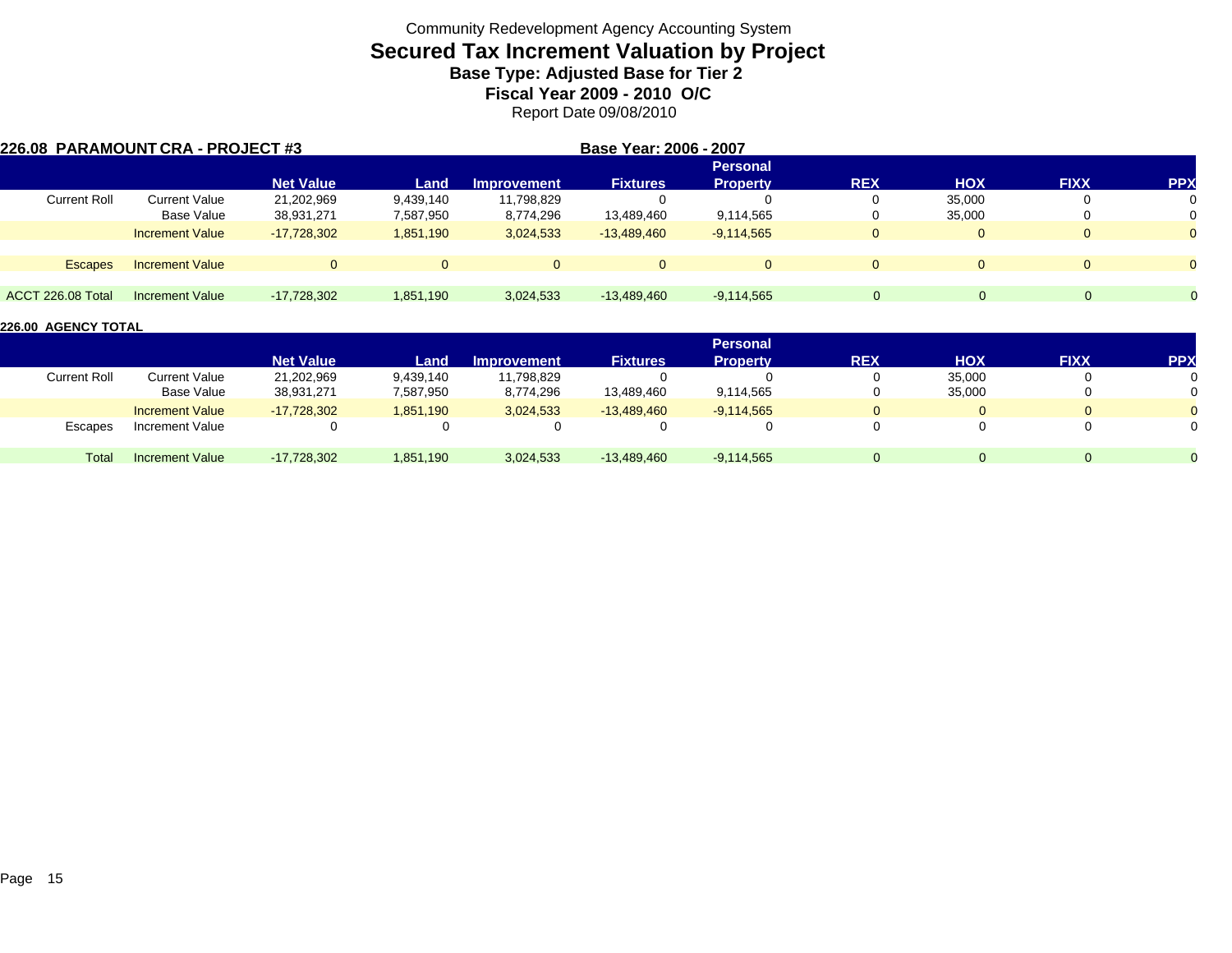# **Secured Tax Increment Valuation by Project**

**Base Type: Adjusted Base for Tier 2** 

**Fiscal Year 2009 - 2010 O/C**

Report Date 09/08/2010

| 240.07 SAN FERNANDO CRA - RP #4 |                        |                  |            |                    | Base Year: 2007 - 2008 |                 |              |            |             |                |
|---------------------------------|------------------------|------------------|------------|--------------------|------------------------|-----------------|--------------|------------|-------------|----------------|
|                                 |                        |                  |            |                    |                        | <b>Personal</b> |              |            |             |                |
|                                 |                        | <b>Net Value</b> | Land       | <b>Improvement</b> | <b>Fixtures</b>        | <b>Property</b> | <b>REX</b>   | <b>HOX</b> | <b>FIXX</b> | <b>PPX</b>     |
| <b>Current Roll</b>             | Current Value          | 68,766,058       | 44.104.146 | 26,125,366         | 244.670                | 710.002         | 1,876,126    | 42,000     | 150,000     | 350,000        |
|                                 | Base Value             | 50,683,495       | 29,857,724 | 21,886,816         | 686,327                | 569,547         | 1,767,919    | 49,000     | 150,000     | 350,000        |
|                                 | <b>Increment Value</b> | 18.082.563       | 14,246,422 | 4,238,550          | $-441,657$             | 140.455         | 108,207      | $-7,000$   |             | $\Omega$       |
|                                 |                        |                  |            |                    |                        |                 |              |            |             |                |
| <b>Escapes</b>                  | <b>Increment Value</b> |                  | $\Omega$   | $\Omega$           | $\Omega$               | $\Omega$        | $\mathbf{0}$ | $\Omega$   |             | $\Omega$       |
|                                 |                        |                  |            |                    |                        |                 |              |            |             |                |
| ACCT 240.07 Total               | Increment Value        | 18,082,563       | 14,246,422 | 4,238,550          | $-441,657$             | 140,455         | 108,207      | $-7,000$   | $\Omega$    | $\overline{0}$ |

|                     |                        |                  |            |                    |                 | <b>Personal</b> |            |            |             |            |
|---------------------|------------------------|------------------|------------|--------------------|-----------------|-----------------|------------|------------|-------------|------------|
|                     |                        | <b>Net Value</b> | Land       | <b>Improvement</b> | <b>Fixtures</b> | <b>Property</b> | <b>REX</b> | <b>HOX</b> | <b>FIXX</b> | <b>PPX</b> |
| <b>Current Roll</b> | Current Value          | 68,766,058       | 44.104.146 | 26.125.366         | 244,670         | 710.002         | 1,876,126  | 42,000     | 150,000     | 350,000    |
|                     | Base Value             | 50,683,495       | 29,857,724 | 21,886,816         | 686,327         | 569,547         | ,767,919   | 49,000     | 150,000     | 350,000    |
|                     | <b>Increment Value</b> | 18,082,563       | 14,246,422 | 4,238,550          | $-441,657$      | 140,455         | 108,207    | $-7,000$   |             |            |
| <b>Escapes</b>      | Increment Value        |                  |            |                    |                 |                 |            |            |             |            |
| Total               | Increment Value        | 18,082,563       | 14,246,422 | 4,238,550          | $-441,657$      | 140,455         | 108,207    | $-7,000$   |             |            |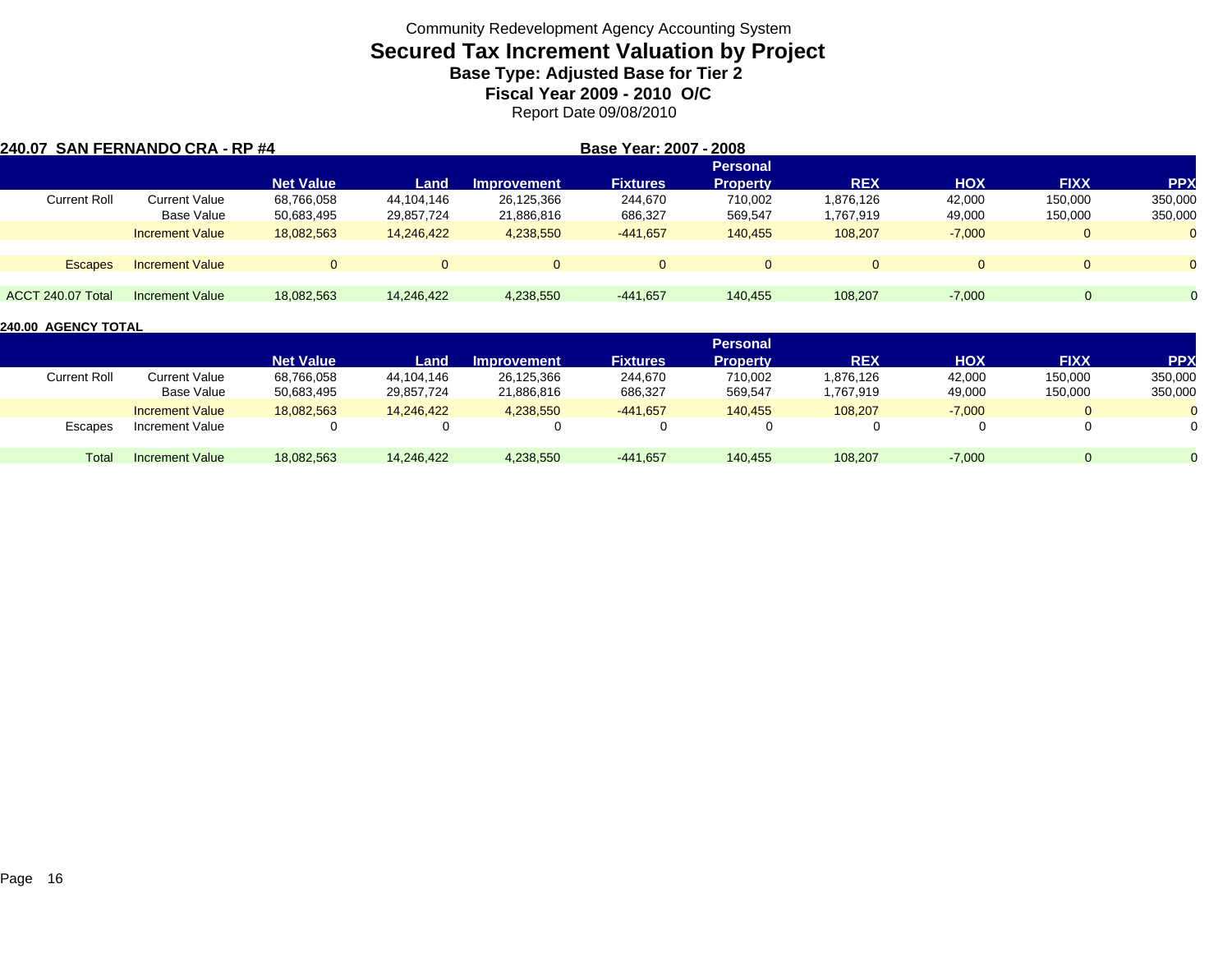## **Secured Tax Increment Valuation by Project**

**Base Type: Adjusted Base for Tier 2** 

**Fiscal Year 2009 - 2010 O/C**

Report Date 09/08/2010

|                     |                        | 241.06 SAN DIMAS CRA - CRE. GROWTH 98 ANX |              |                    | Base Year: 2009 - 2010 |                 |            |            |              |            |
|---------------------|------------------------|-------------------------------------------|--------------|--------------------|------------------------|-----------------|------------|------------|--------------|------------|
|                     |                        |                                           |              |                    |                        | <b>Personal</b> |            |            |              |            |
|                     |                        | <b>Net Value</b>                          | Land         | <b>Improvement</b> | <b>Fixtures</b>        | <b>Property</b> | <b>REX</b> | <b>HOX</b> | <b>FIXX</b>  | <b>PPX</b> |
| <b>Current Roll</b> | Current Value          | 309,436,503                               | 176,603,625  | 137,895,921        | 0                      | 31.738          | 888,181    | 4,198,600  | 0            | 8,000      |
|                     | Base Value             | 318,605,534                               | 185,088,248  | 138,368,963        | 0                      | 29,113          | 702,190    | 4,170,600  |              | 8,000      |
|                     | <b>Increment Value</b> | $-9,169,031$                              | $-8,484,623$ | $-473.042$         | $\mathbf{0}$           | 2,625           | 185,991    | 28,000     | $\mathbf{0}$ | $\Omega$   |
| <b>Escapes</b>      | <b>Increment Value</b> | $\Omega$                                  | $\Omega$     | $\overline{0}$     | $\Omega$               |                 | $\Omega$   | $\Omega$   | $\Omega$     | $\Omega$   |
| ACCT 241.06 Total   | Increment Value        | $-9.169.031$                              | $-8,484,623$ | $-473.042$         | $\Omega$               | 2,625           | 185.991    | 28,000     | $\Omega$     |            |

|                     |                        |                  |              |                    |                 | <b>Personal</b> |            |            |             |            |
|---------------------|------------------------|------------------|--------------|--------------------|-----------------|-----------------|------------|------------|-------------|------------|
|                     |                        | <b>Net Value</b> | Land         | <b>Improvement</b> | <b>Fixtures</b> | <b>Property</b> | <b>REX</b> | <b>HOX</b> | <b>FIXX</b> | <b>PPX</b> |
| <b>Current Roll</b> | Current Value          | 309,436,503      | 176,603,625  | 137,895,921        |                 | 31.738          | 888,181    | 4,198,600  |             | 8,000      |
|                     | Base Value             | 318,605,534      | 185,088,248  | 138,368,963        |                 | 29,113          | 702,190    | 4,170,600  |             | 8,000      |
|                     | <b>Increment Value</b> | $-9.169.031$     | $-8.484.623$ | $-473.042$         |                 | 2.625           | 185.991    | 28,000     |             |            |
| Escapes             | Increment Value        |                  |              |                    |                 |                 |            |            |             |            |
| Total               | Increment Value        | $-9,169,031$     | $-8,484,623$ | $-473,042$         |                 | 2,625           | 185,991    | 28,000     |             |            |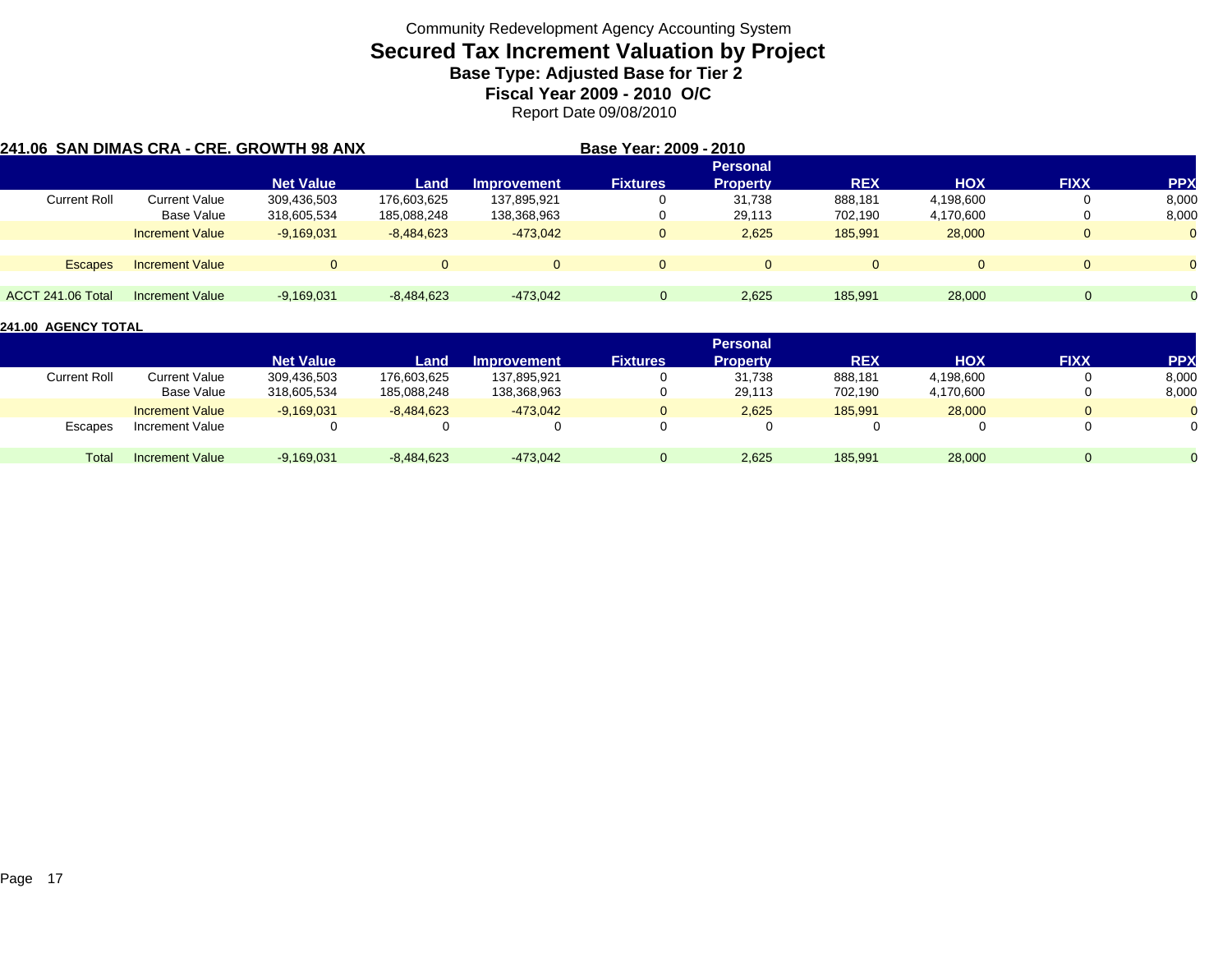## **Secured Tax Increment Valuation by Project**

**Base Type: Adjusted Base for Tier 2** 

**Fiscal Year 2009 - 2010 O/C**

Report Date 09/08/2010

| 249.03 SANTA CLARITA CRA - NEWHALL RP |                        |                  |             |                    | Base Year: 2009 - 2010 |                 |              |            |             |            |
|---------------------------------------|------------------------|------------------|-------------|--------------------|------------------------|-----------------|--------------|------------|-------------|------------|
|                                       |                        |                  |             |                    |                        | <b>Personal</b> |              |            |             |            |
|                                       |                        | <b>Net Value</b> | Land        | <b>Improvement</b> | <b>Fixtures</b>        | <b>Property</b> | <b>REX</b>   | <b>HOX</b> | <b>FIXX</b> | <b>PPX</b> |
| <b>Current Roll</b>                   | <b>Current Value</b>   | 560.657.200      | 347,385,240 | 216.895.960        | 69,040                 | 2,064,527       | 3,749,719    | 2,002,848  | 0           | 5,000      |
|                                       | Base Value             | 557,450,264      | 348,337,892 | 213,638,758        | 75,481                 | 2,243,311       | 4,833,922    | 2,005,656  | 0           | 5,600      |
|                                       | <b>Increment Value</b> | 3,206,936        | $-952,652$  | 3,257,202          | $-6,441$               | $-178.784$      | $-1.084.203$ | $-2,808$   | $\Omega$    | $-600$     |
| <b>Escapes</b>                        | <b>Increment Value</b> |                  | $\Omega$    | $\Omega$           | $\Omega$               | $\Omega$        |              | $\Omega$   | $\Omega$    |            |
| <b>ACCT 249.03 Total</b>              | Increment Value        | 3,206,936        | $-952,652$  | 3,257,202          | $-6,441$               | $-178.784$      | $-1.084.203$ | $-2,808$   |             | $-60c$     |

|                     |                        |                  |             |                    |                 | <b>Personal</b> |              |            |             |           |
|---------------------|------------------------|------------------|-------------|--------------------|-----------------|-----------------|--------------|------------|-------------|-----------|
|                     |                        | <b>Net Value</b> | Land        | <b>Improvement</b> | <b>Fixtures</b> | Property        | <b>REX</b>   | <b>HOX</b> | <b>FIXX</b> | <b>PP</b> |
| <b>Current Roll</b> | <b>Current Value</b>   | 560,657,200      | 347,385,240 | 216,895,960        | 69,040          | 2,064,527       | 3,749,719    | 2,002,848  |             | 5,000     |
|                     | Base Value             | 557,450,264      | 348,337,892 | 213,638,758        | 75,481          | 2,243,311       | 4,833,922    | 2,005,656  |             | 5,600     |
|                     | <b>Increment Value</b> | 3,206,936        | $-952.652$  | 3,257,202          | $-6,441$        | $-178.784$      | $-1,084,203$ | $-2,808$   |             | $-600$    |
| Escapes             | Increment Value        |                  |             |                    |                 |                 |              | 0          |             |           |
| Total               | <b>Increment Value</b> | 3,206,936        | $-952,652$  | 3,257,202          | $-6,441$        | $-178.784$      | $-1,084,203$ | $-2,808$   |             | $-600$    |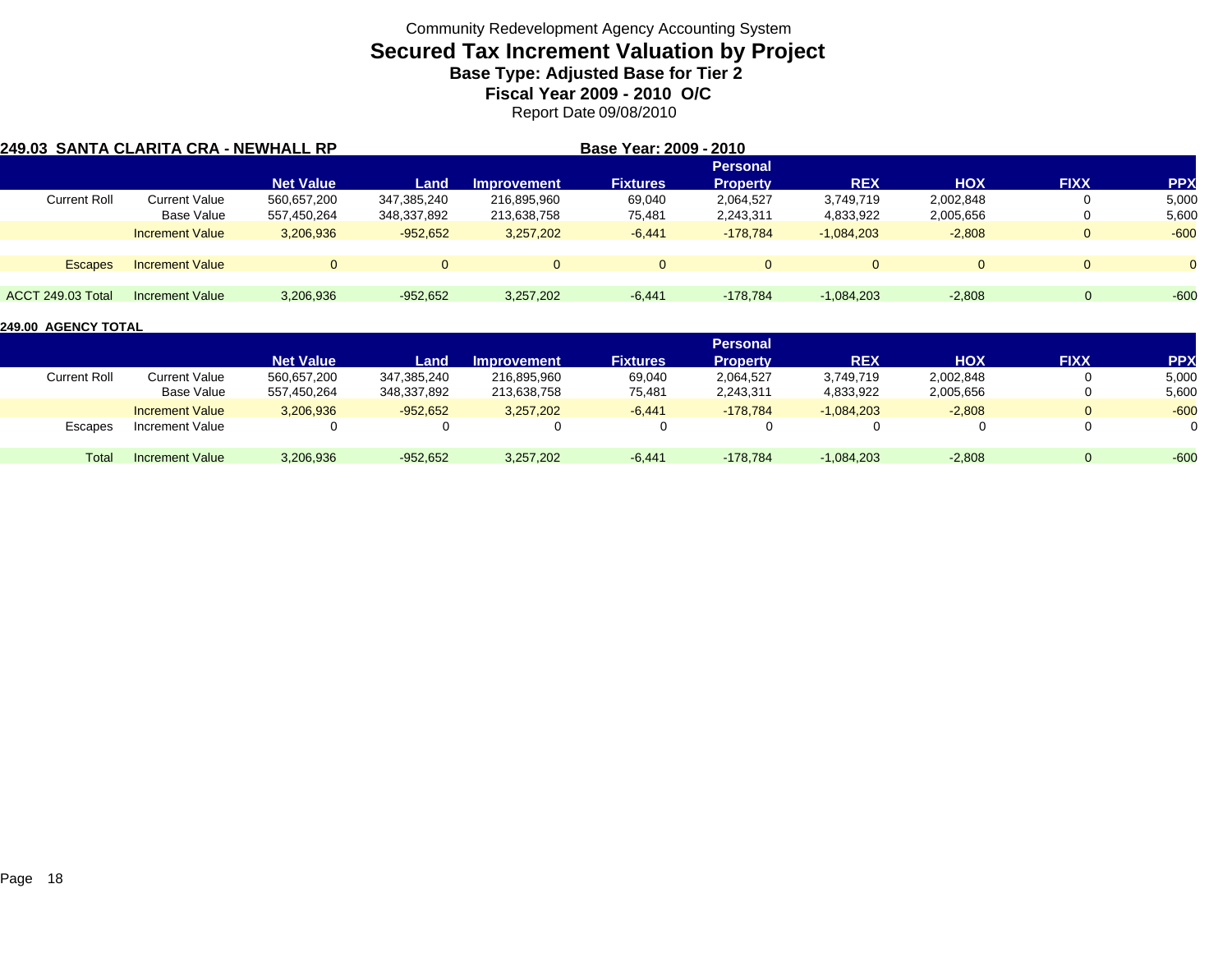### **Secured Tax Increment Valuation by Project**

**Base Type: Adjusted Base for Tier 2** 

**Fiscal Year 2009 - 2010 O/C**

Report Date 09/08/2010

| 252.03  SANTA MONICA CRA - EQUAKE RECOVERY |                        |                  |               |                    | Base Year: 2006 - 2007 |                 |             |            |             |            |
|--------------------------------------------|------------------------|------------------|---------------|--------------------|------------------------|-----------------|-------------|------------|-------------|------------|
|                                            |                        |                  |               |                    |                        | <b>Personal</b> |             |            |             |            |
|                                            |                        | <b>Net Value</b> | Land          | <b>Improvement</b> | <b>Fixtures</b>        | <b>Property</b> | <b>REX</b>  | <b>HOX</b> | <b>FIXX</b> | <b>PPX</b> |
| <b>Current Roll</b>                        | Current Value          | 9,841,778,960    | 5,185,841,845 | 5,353,358,705      | 12,792,427             | 43,146,023      | 729,313,085 | 18,166,400 | 2,147,000   | 3,733,555  |
|                                            | Base Value             | 7,515,365,119    | 3,776,261,274 | 4,100,230,562      | 9,699,128              | 32,256,706      | 384,126,671 | 18,044,600 | 323,000     | 588,280    |
|                                            | <b>Increment Value</b> | 2,326,413,841    | 1,409,580,571 | 1,253,128,143      | 3,093,299              | 10,889,317      | 345.186.414 | 121.800    | 1,824,000   | 3,145,275  |
| <b>Escapes</b>                             | <b>Increment Value</b> | 0                | $\Omega$      | $\Omega$           | $\Omega$               | $\Omega$        | $\Omega$    | $\Omega$   | $\Omega$    | $\Omega$   |
|                                            |                        |                  |               |                    |                        |                 |             |            |             |            |
| <b>ACCT 252.03 Total</b>                   | <b>Increment Value</b> | 2,326,413,841    | 1.409.580.571 | 1,253,128,143      | 3,093,299              | 10,889,317      | 345.186.414 | 121,800    | 1,824,000   | 3,145,275  |

|                     |                        |                  |               |                    |                 | <b>Personal</b> |             |            |             |           |
|---------------------|------------------------|------------------|---------------|--------------------|-----------------|-----------------|-------------|------------|-------------|-----------|
|                     |                        | <b>Net Value</b> | Land          | <b>Improvement</b> | <b>Fixtures</b> | <b>Property</b> | <b>REX</b>  | <b>HOX</b> | <b>FIXX</b> | PP)       |
| <b>Current Roll</b> | Current Value          | 9,841,778,960    | 5.185.841.845 | 5,353,358,705      | 12,792,427      | 43,146,023      | 729,313,085 | 18,166,400 | 2,147,000   | 3,733,555 |
|                     | Base Value             | 7,515,365,119    | 3,776,261,274 | 4,100,230,562      | 9,699,128       | 32,256,706      | 384,126,671 | 18,044,600 | 323,000     | 588,280   |
|                     | <b>Increment Value</b> | 2.326.413.841    | .409.580.571  | 1.253.128.143      | 3,093,299       | 10.889.317      | 345.186.414 | 121.800    | 1,824,000   | 3,145,275 |
| Escapes             | Increment Value        |                  |               |                    |                 |                 |             | 0          |             |           |
| Total               | <b>Increment Value</b> | 2,326,413,841    | 1,409,580,571 | 1,253,128,143      | 3,093,299       | 10,889,317      | 345.186.414 | 121,800    | 1,824,000   | 3,145,275 |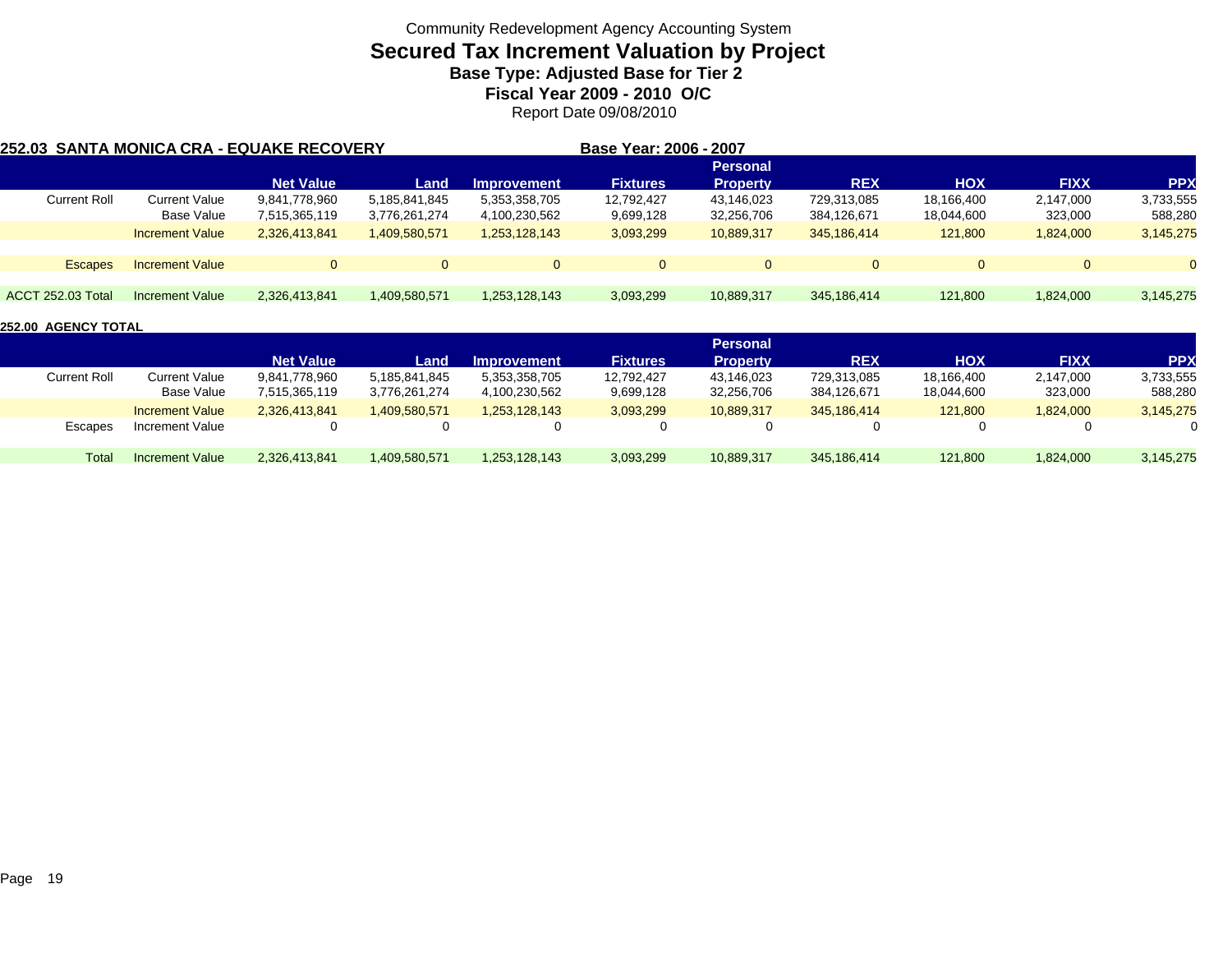## **Secured Tax Increment Valuation by Project**

**Base Type: Adjusted Base for Tier 2** 

**Fiscal Year 2009 - 2010 O/C**

Report Date 09/08/2010

| 262.04 SOUTH EL MONTE CRA - IMP. DISTRICT # 3 |                        |                  |             |                    | Base Year: 2009 - 2010 |                 |            |            |             |            |
|-----------------------------------------------|------------------------|------------------|-------------|--------------------|------------------------|-----------------|------------|------------|-------------|------------|
|                                               |                        |                  |             |                    |                        | <b>Personal</b> |            |            |             |            |
|                                               |                        | <b>Net Value</b> | Land        | <b>Improvement</b> | <b>Fixtures</b>        | <b>Property</b> | <b>REX</b> | <b>HOX</b> | <b>FIXX</b> | <b>PPX</b> |
| <b>Current Roll</b>                           | Current Value          | 837,681,291      | 416,857,568 | 423,481,667        | 1,972,344              | 2,478,545       | 5,224,131  | 1,879,502  |             | 5,200      |
|                                               | Base Value             | 799,261,078      | 396,330,994 | 404,937,221        | 2,119,998              | 2,496,132       | 4,563,837  | 1,864,230  | 75,000      | 120,200    |
|                                               | <b>Increment Value</b> | 38.420.213       | 20,526,574  | 18.544.446         | $-147,654$             | $-17.587$       | 660,294    | 15,272     | $-75.000$   | $-115,000$ |
| <b>Escapes</b>                                | <b>Increment Value</b> | $\Omega$         | $\Omega$    | $\overline{0}$     | $\Omega$               | $\Omega$        | $\Omega$   | $\Omega$   | $\Omega$    | $\Omega$   |
|                                               |                        |                  |             |                    |                        |                 |            |            |             |            |
| <b>ACCT 262.04 Total</b>                      | Increment Value        | 38,420,213       | 20,526,574  | 18,544,446         | $-147,654$             | $-17.587$       | 660,294    | 15,272     | $-75,000$   | $-115,000$ |

|                     |                        |                  |             |                    |                 | <b>Personal</b> |            |            |             |            |
|---------------------|------------------------|------------------|-------------|--------------------|-----------------|-----------------|------------|------------|-------------|------------|
|                     |                        | <b>Net Value</b> | Land        | <b>Improvement</b> | <b>Fixtures</b> | Propertv        | <b>REX</b> | <b>HOX</b> | <b>FIXX</b> | PP)        |
| <b>Current Roll</b> | Current Value          | 837,681,291      | 416,857,568 | 423,481,667        | 1,972,344       | 2,478,545       | 5,224,131  | 1,879,502  |             | 5,200      |
|                     | Base Value             | 799,261,078      | 396,330,994 | 404,937,221        | 2,119,998       | 2,496,132       | 4,563,837  | 1,864,230  | 75,000      | 120,200    |
|                     | <b>Increment Value</b> | 38,420,213       | 20.526.574  | 18.544.446         | $-147.654$      | $-17,587$       | 660,294    | 15,272     | $-75,000$   | $-115,000$ |
| Escapes             | Increment Value        |                  |             | $\Omega$           |                 |                 |            | $\Omega$   |             |            |
| Total               | Increment Value        | 38.420.213       | 20.526.574  | 18,544,446         | $-147.654$      | $-17,587$       | 660,294    | 15,272     | $-75,000$   | $-115,000$ |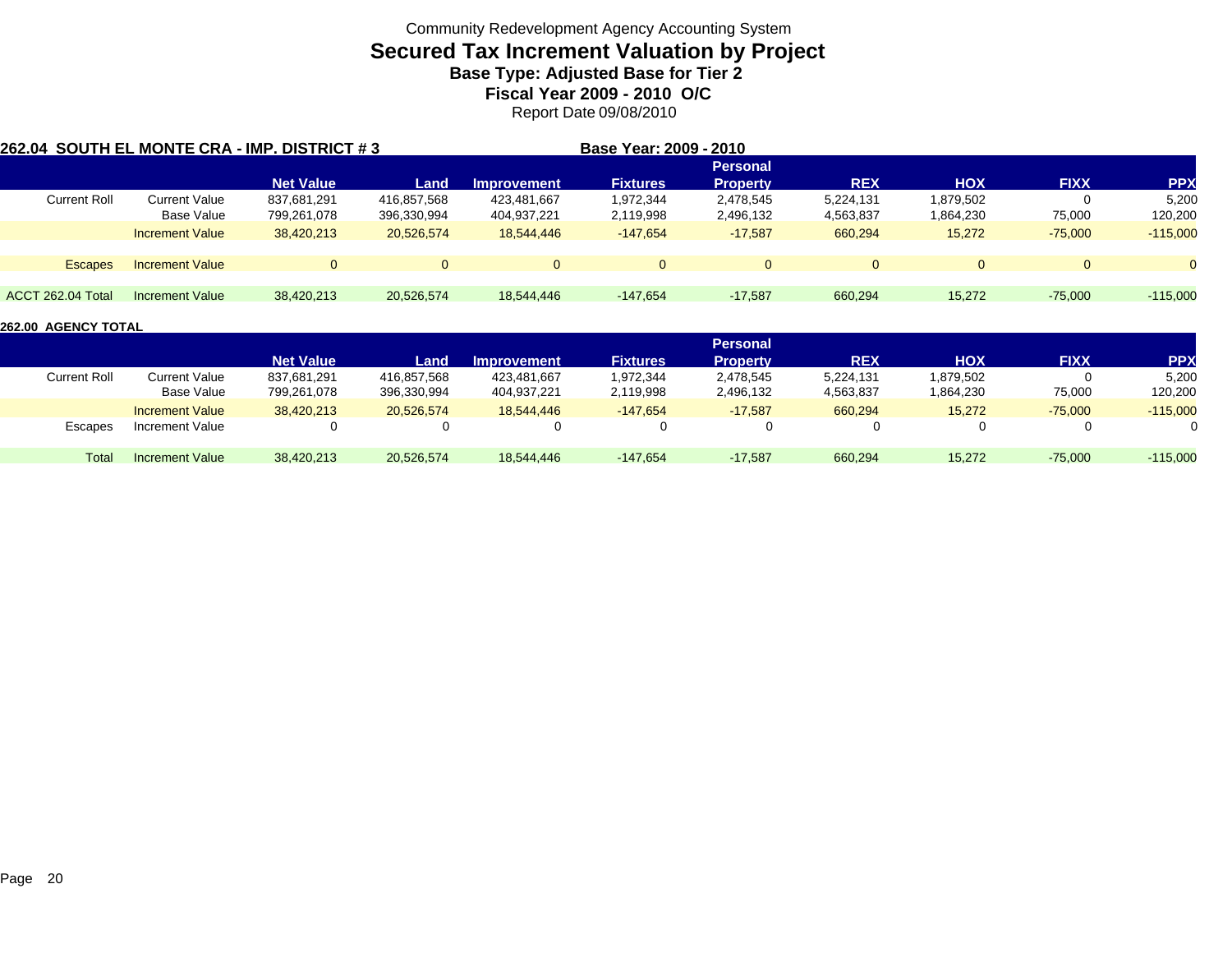## **Secured Tax Increment Valuation by Project**

**Base Type: Adjusted Base for Tier 2** 

**Fiscal Year 2009 - 2010 O/C**

Report Date 09/08/2010

|                     | 264.04 SOUTH GATE CRA - RP #1, 8TH AMENDMENT |                  |            |                    | Base Year: 2008 - 2009 |                 |                |            |              |            |
|---------------------|----------------------------------------------|------------------|------------|--------------------|------------------------|-----------------|----------------|------------|--------------|------------|
|                     |                                              |                  |            |                    |                        | <b>Personal</b> |                |            |              |            |
|                     |                                              | <b>Net Value</b> | Land       | <b>Improvement</b> | <b>Fixtures</b>        | <b>Property</b> | <b>REX</b>     | <b>HOX</b> | <b>FIXX</b>  | <b>PPX</b> |
| <b>Current Roll</b> | <b>Current Value</b>                         | 68,283,924       | 39,611,196 | 28,686,728         | 0                      |                 |                | 14,000     | 0            |            |
|                     | <b>Base Value</b>                            | 52,191,083       | 29,465,242 | 22,739,841         | 0                      |                 |                | 14,000     | 0            |            |
|                     | <b>Increment Value</b>                       | 16.092.841       | 10.145.954 | 5,946,887          | $\Omega$               |                 |                |            | 0            |            |
| <b>Escapes</b>      | <b>Increment Value</b>                       | $\Omega$         |            |                    | $\Omega$               | $\Omega$        | $\overline{0}$ | $\Omega$   | $\mathbf{0}$ |            |
|                     |                                              |                  |            |                    |                        |                 |                |            |              |            |
| ACCT 264.04 Total   | Increment Value                              | 16.092.841       | 10,145,954 | 5,946,887          | $\Omega$               | $\Omega$        | $\Omega$       | 0          | $\Omega$     | 0          |

|              |                        |                  |            |                    |                 | <b>Personal</b> |            |            |              |            |
|--------------|------------------------|------------------|------------|--------------------|-----------------|-----------------|------------|------------|--------------|------------|
|              |                        | <b>Net Value</b> | Land       | <b>Improvement</b> | <b>Fixtures</b> | <b>Property</b> | <b>REX</b> | <b>HOX</b> | <b>FIXX</b>  | <b>PPX</b> |
| Current Roll | Current Value          | 68,283,924       | 39,611,196 | 28,686,728         |                 |                 |            | 14,000     | 0            |            |
|              | Base Value             | 52,191,083       | 29,465,242 | 22,739,841         |                 |                 |            | 14,000     | $\mathbf{0}$ |            |
|              | <b>Increment Value</b> | 16,092,841       | 10,145,954 | 5,946,887          |                 |                 |            |            | 0            |            |
| Escapes      | Increment Value        |                  |            |                    |                 |                 |            |            | 0            |            |
| Total        | <b>Increment Value</b> | 16,092,841       | 10,145,954 | 5,946,887          |                 |                 |            |            | $\Omega$     |            |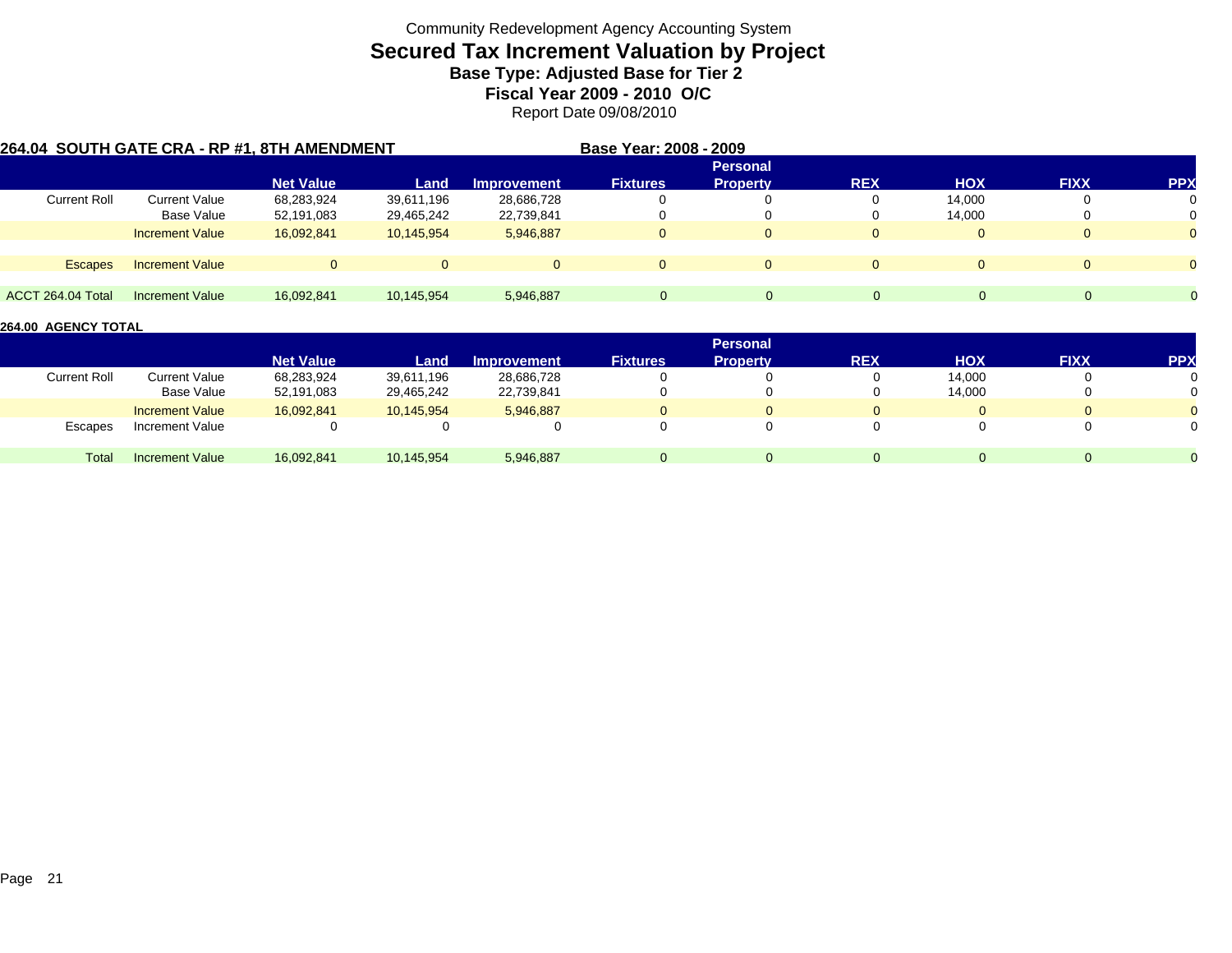## **Secured Tax Increment Valuation by Project**

**Base Type: Adjusted Base for Tier 2** 

**Fiscal Year 2009 - 2010 O/C**

Report Date 09/08/2010

| 283.02 WEST HOLLYWOOD CRA - EASTSIDE RP |                        |                  |             |                    | Base Year: 2008 - 2009 |                 |            |            |                |            |
|-----------------------------------------|------------------------|------------------|-------------|--------------------|------------------------|-----------------|------------|------------|----------------|------------|
|                                         |                        |                  |             |                    |                        | <b>Personal</b> |            |            |                |            |
|                                         |                        | <b>Net Value</b> | Land        | <b>Improvement</b> | <b>Fixtures</b>        | <b>Property</b> | <b>REX</b> | <b>HOX</b> | <b>FIXX</b>    | <b>PPX</b> |
| <b>Current Roll</b>                     | <b>Current Value</b>   | 1,094,148,427    | 669.936.824 | 443.619.584        | 556,381                | 1,660,844       | 19.140.106 | 2,366,000  | 20,000         | 99,100     |
|                                         | Base Value             | 946,155,918      | 553,910,709 | 410,907,821        | 1,143,417              | 2,611,286       | 19,873,715 | 2,406,600  | 20,000         | 117,000    |
|                                         | <b>Increment Value</b> | 147.992.509      | 116.026.115 | 32,711,763         | $-587,036$             | $-950,442$      | $-733,609$ | $-40,600$  | $\mathbf{0}$   | $-17,900$  |
| <b>Escapes</b>                          | <b>Increment Value</b> |                  | $\Omega$    | $\Omega$           | $\Omega$               | $\Omega$        | $\Omega$   | $\Omega$   | $\overline{0}$ |            |
| <b>ACCT 283.02 Total</b>                | Increment Value        | 147,992,509      | 116,026,115 | 32,711,763         | $-587,036$             | $-950,442$      | $-733.609$ | $-40.600$  | $\Omega$       | $-17,900$  |

|                     |                        |                  |             |                    |                 | <b>Personal</b> |            |            |             |           |
|---------------------|------------------------|------------------|-------------|--------------------|-----------------|-----------------|------------|------------|-------------|-----------|
|                     |                        | <b>Net Value</b> | Land        | <b>Improvement</b> | <b>Fixtures</b> | <b>Property</b> | <b>REX</b> | <b>HOX</b> | <b>FIXX</b> | PP)       |
| <b>Current Roll</b> | Current Value          | 094,148,427      | 669.936.824 | 443.619.584        | 556,381         | 1,660,844       | 19.140.106 | 2,366,000  | 20,000      | 99,100    |
|                     | Base Value             | 946,155,918      | 553,910,709 | 410,907,821        | 1,143,417       | 2,611,286       | 19,873,715 | 2,406,600  | 20,000      | 117,000   |
|                     | <b>Increment Value</b> | 147.992.509      | 116.026.115 | 32.711.763         | $-587.036$      | $-950.442$      | $-733.609$ | $-40,600$  |             | $-17,900$ |
| Escapes             | Increment Value        |                  |             |                    |                 |                 |            |            |             |           |
| Total               | Increment Value        | 147.992.509      | 116.026.115 | 32,711,763         | $-587,036$      | $-950,442$      | $-733,609$ | $-40,600$  |             | $-17,900$ |